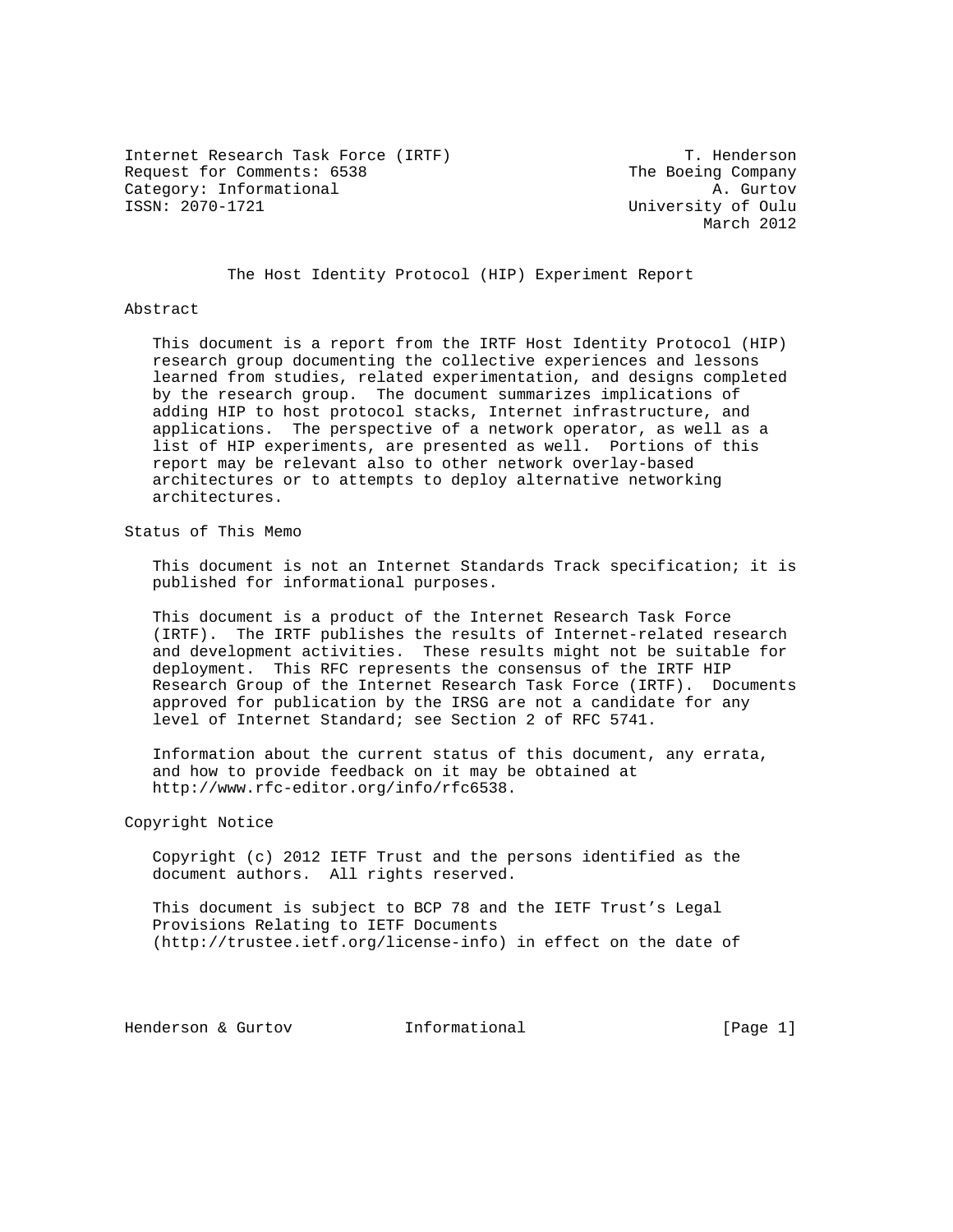publication of this document. Please review these documents carefully, as they describe your rights and restrictions with respect to this document.

# Table of Contents

|  | 2.1. Modifications to TCP/IP Stack Implementations  6     |
|--|-----------------------------------------------------------|
|  | 2.1.1. ESP Implementation Extensions 8                    |
|  |                                                           |
|  | 2.3. Issues Common to Both Implementation Approaches  9   |
|  |                                                           |
|  |                                                           |
|  | 2.3.3. Resolving HITs to Addresses 12                     |
|  | 2.3.4. IPsec Management API Extensions 12                 |
|  | 2.3.5. Transport Protocol Issues 12                       |
|  | 2.3.6. Legacy NAT Traversal 14                            |
|  | 2.3.7. Local Management of Host Identity Namespace 14     |
|  | 2.3.8. Interactions with Host Firewalls 15                |
|  |                                                           |
|  | 2.5. What Have Early Adopters Learned from Experience? 16 |
|  |                                                           |
|  |                                                           |
|  |                                                           |
|  | 3.3. HIT Resolution Infrastructure 18                     |
|  |                                                           |
|  |                                                           |
|  |                                                           |
|  |                                                           |
|  |                                                           |
|  |                                                           |
|  | 5.1. Management of the Host Identity Namespace 21         |
|  |                                                           |
|  | 5.3. Access Control Lists Based on HITs 22                |
|  |                                                           |
|  |                                                           |
|  | 7. Experimental Basis of This Report 25                   |
|  |                                                           |
|  |                                                           |
|  |                                                           |
|  |                                                           |
|  |                                                           |

Henderson & Gurtov **Informational** [Page 2]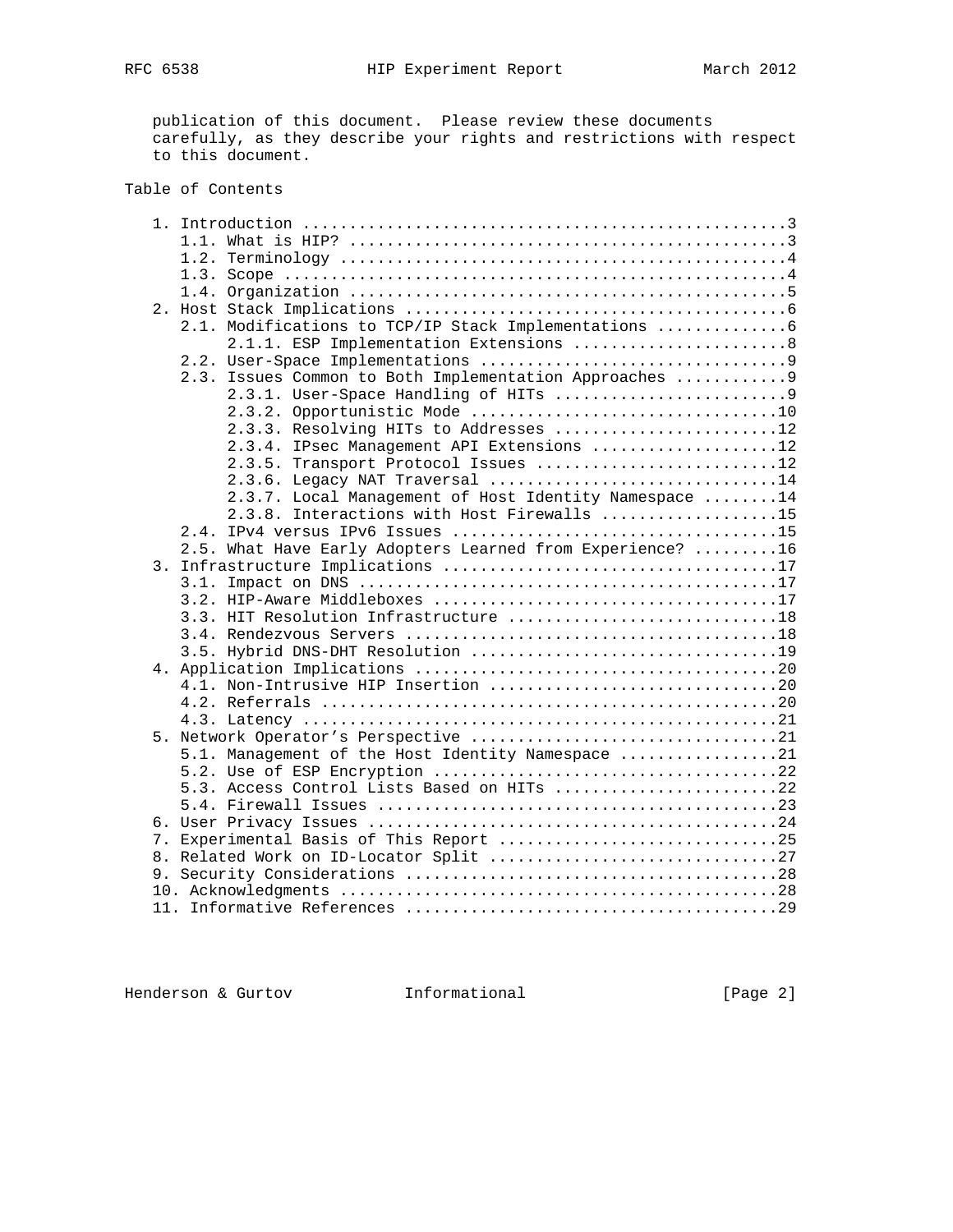# 1. Introduction

 This document summarizes the work and experiences of the IRTF's Host Identity Protocol research group (HIP-RG) in the 2004-2009 time frame. The HIP-RG was chartered to explore the possible benefits and consequences of deploying the Host Identity Protocol architecture [RFC4423] in the Internet and to explore extensions to HIP.

 This document was developed over several years as the main charter item for the HIP research group, and it has received inputs and reviews from most of the active research group participants. There is research group consensus to publish it.

# 1.1. What is HIP?

 The Host Identity Protocol architecture introduces a new namespace, the "host identity" namespace, to the Internet architecture. The express purpose of this new namespace is to allow for the decoupling of identifiers (host identities) and locators (IP addresses) at the internetworking layer of the architecture. The contributors to HIP have expected that HIP will enable alternative solutions for several of the Internet's challenging technical problems, including potentially host mobility, host multihoming, site multihoming, IPv6 transition, NAT traversal, and network-level security. Although there have been many architectural proposals to decouple identifiers and locators over the past 20 years, HIP is one of the most actively developed proposals in this area [book.gurtov].

 The Host Identity Protocol itself provides a rapid exchange of host identities (public keys) between hosts and uses a Diffie-Hellman key exchange that is compliant with Sigma ("SIGn-and-MAc") to establish shared secrets between such endpoints [RFC5201]. The protocol is designed to be resistant to Denial-of-Service (DoS) and Man-in-the- Middle (MitM) attacks, and when used together with another suitable security protocol, such as Encapsulated Security Payload (ESP) [RFC4303], it provides encryption and/or authentication protection for upper-layer protocols such as TCP and UDP, while enabling continuity of communications across network-layer address changes.

 A number of Experimental RFC specifications were published by the IETF's HIP working group, including the HIP base protocol [RFC5201], ESP encapsulation [RFC5202], registration extensions [RFC5203], HIP rendezvous servers [RFC5204], DNS resource records [RFC5205], and mobility management [RFC5206]. Host identities are represented as Overlay Routable Cryptographic Hash Identifiers (ORCHIDs) [RFC4843] in Internet protocols. Additionally, the research group published one RFC on requirements for traversing NATs and firewalls [RFC5207]

Henderson & Gurtov **Informational** [Page 3]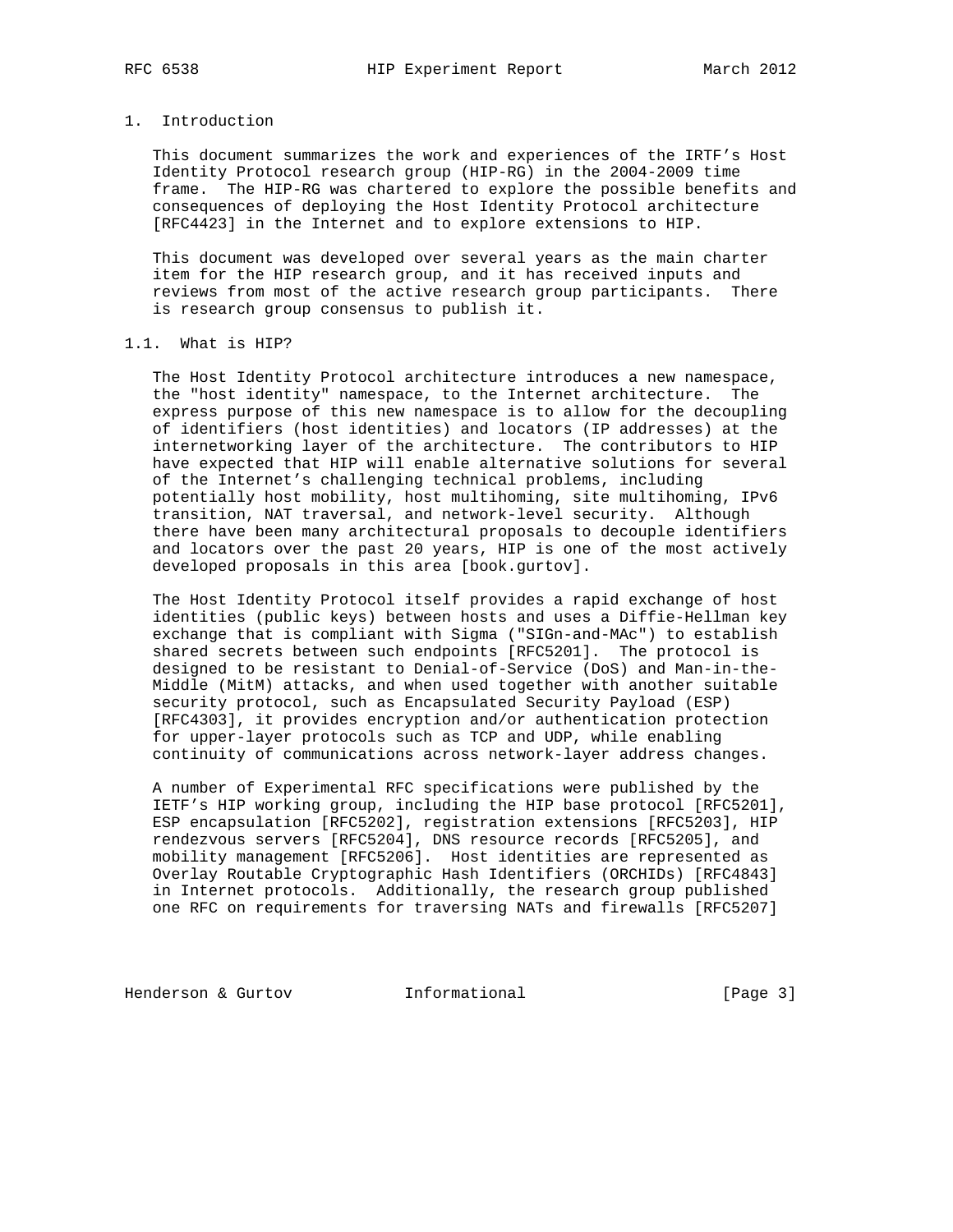and the working group later published specification text for legacy NAT traversal [RFC5770]. As of this writing, work has commenced on moving the above specifications to Standards Track status.

#### 1.2. Terminology

 The terms used in this document are defined elsewhere in various documents. In particular, readers are suggested to review Section 3 of [RFC4423] for a listing of HIP-specific terminology.

# 1.3. Scope

 The research group has been tasked with producing an "experiment report" documenting the collective experiences and lessons learned from other studies, related experimentation, and designs completed by the research group. The question of whether the basic identifier locator split assumption is valid falls beyond the scope of this research group. When indicated by its studies, the HIP-RG can suggest extensions and modifications to the protocol and architecture. It has also been in scope for the RG to study, in a wider sense, what the consequences and effects that wide-scale adoption of any type of separation of the identifier and locator roles of IP addresses is likely to have.

 During the period of time when the bulk of this report was drafted (2004-2009), several research projects and open source software projects were formed to study HIP. These projects have been developing software enabling HIP to be interoperable according to the Experimental RFCs as well as supporting extensions not yet specified by RFCs.

 The research group has been most active in two areas. First and foremost, the research group has studied extensions to HIP that went beyond the scope and charter of the IETF HIP working group and the set of RFCs (RFC 5201-5206) initially published in April 2008. Some of this work (NAT traversal, certificate formats for HIP, legacy application support, and a native sockets API for HIP) ultimately flowed into the IETF HIP working group upon its recharter in 2008. Other extensions (e.g., HIP in the Internet Indirection Infrastructure (i3) overlay, use of distributed hash tables for HIT based (Host Identity Tag) lookups, mobile router extensions, etc.) are either still being worked on in the research group or have been abandoned. Most of the energy of the research group during this time period has been in studying extensions of HIPs or the application of HIP to new problem domains (such as the Internet of Things). Second, the research group has discussed the progress and outcome of the implementations and experiments conducted so far, as well as discussing perspectives from different participants (end users,

Henderson & Gurtov **Informational** [Page 4]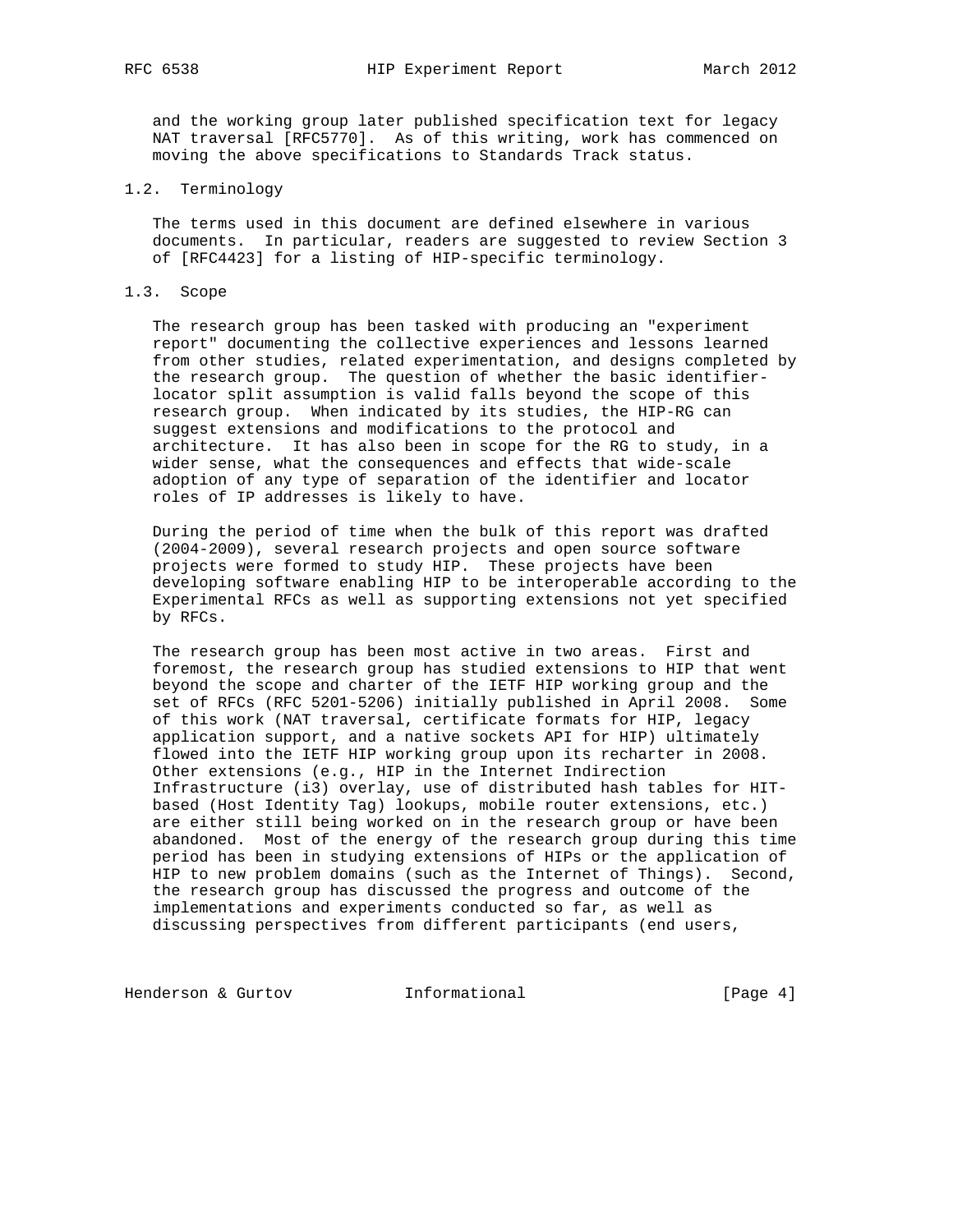operators, enterprises) on HIP deployment. It is this latter category of work (and not the extensions to HIP) on which this report is focused.

 Finally, the research group was chartered to study, but did not rigorously study (due to lack of inputs), the following issues:

- o Objective comparisons of HIP with other mechanisms (although the research group did hold some discussions concerning the relation of HIP to other efforts such as the End-Middle-End (EME) research group, the Routing research group (RRG), and shim6-based protocols).
- o Large scale deployments (thousands of hosts or greater).
- o Exploration of whether introducing an identity-locator mechanism would be architecturally sound, deployed at wide scale.
- o Changes to the HIP baseline architecture and protocol or other identity-locator separation architectures.
- 1.4. Organization

 In this report, we summarize the collective experience of early implementers and adopters of HIP, organized as follows:

- o Section 2 describes the implications of supporting HIP on an end host.
- o Section 3 covers a number of issues regarding the deployment of and interaction with network infrastructure, including middlebox traversal, name resolution, Access Control Lists (ACLs), and HIP infrastructure such as rendezvous servers.

 Whereas the two previous sections focus on the implementation and deployment of the network plumbing to make HIP work, the next three focus on the impact on users and operators of the network.

- o Section 4 examines how the support of HIP in the host and network infrastructure affects applications; whether and how HIP provides benefits or drawbacks to HIP-enabled and legacy applications.
- o Section 5 provides an operator's perspective on HIP deployment.
- o Section 6 discusses user privacy issues.

Henderson & Gurtov **Informational** [Page 5]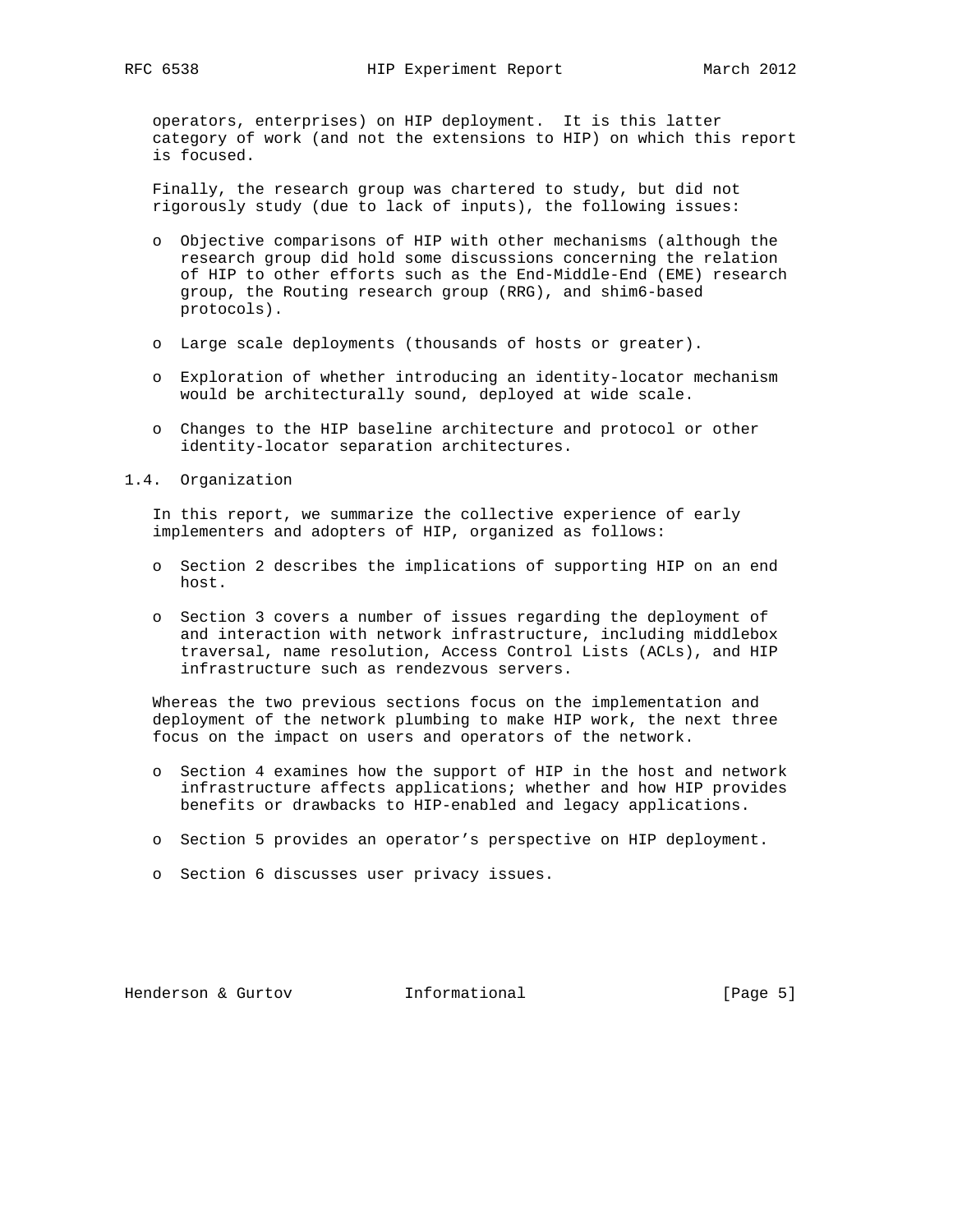In closing, in Section 7, we list the experimental activities and research that have contributed to this report, and in Section 8 we briefly summarize related work.

2. Host Stack Implications

 HIP is primarily an extension to the TCP/IP stack of Internet hosts, and, in this section, we summarize some experiences that several implementation groups have encountered in developing this extension. Our discussion here draws on experience of implementers in adding HIP to general-purpose computing platforms such as laptops, desktops, servers, and PDAs. There are two primary ways to support HIP on such an end host. The first is to make changes to the kernel implementation to directly support the decoupling of identifier and locator. Although this type of modification has data throughput performance benefits, it is also the more challenging to deploy. The second approach is to implement all HIP processing in the user-space and configure the kernel to route packets through user-space for HIP processing.

 The following public HIP implementations are known and actively maintained:

- o HIP4BSD (http://www.hip4inter.net) -- FreeBSD kernel modifications and user-space keying daemon;
- o HIPL (http://hipl.hiit.fi) -- Linux kernel and user-space implementation;
- o OpenHIP (http://www.openhip.org) -- User-space keying daemon and packet processing for Linux, Windows XP/Vista/7, and Apple OS X.

 In the following, we first describe issues specific to the way in which HIP is added to a stack, then we discuss general issues surrounding both implementation approaches.

2.1. Modifications to TCP/IP Stack Implementations

 In this section, we focus on the support of HIP assuming the following:

- o HIP is implemented by directly changing the TCP/IP stack implementation.
- o Applications (using the sockets API) are unaware of HIP.

Henderson & Gurtov **Informational** [Page 6]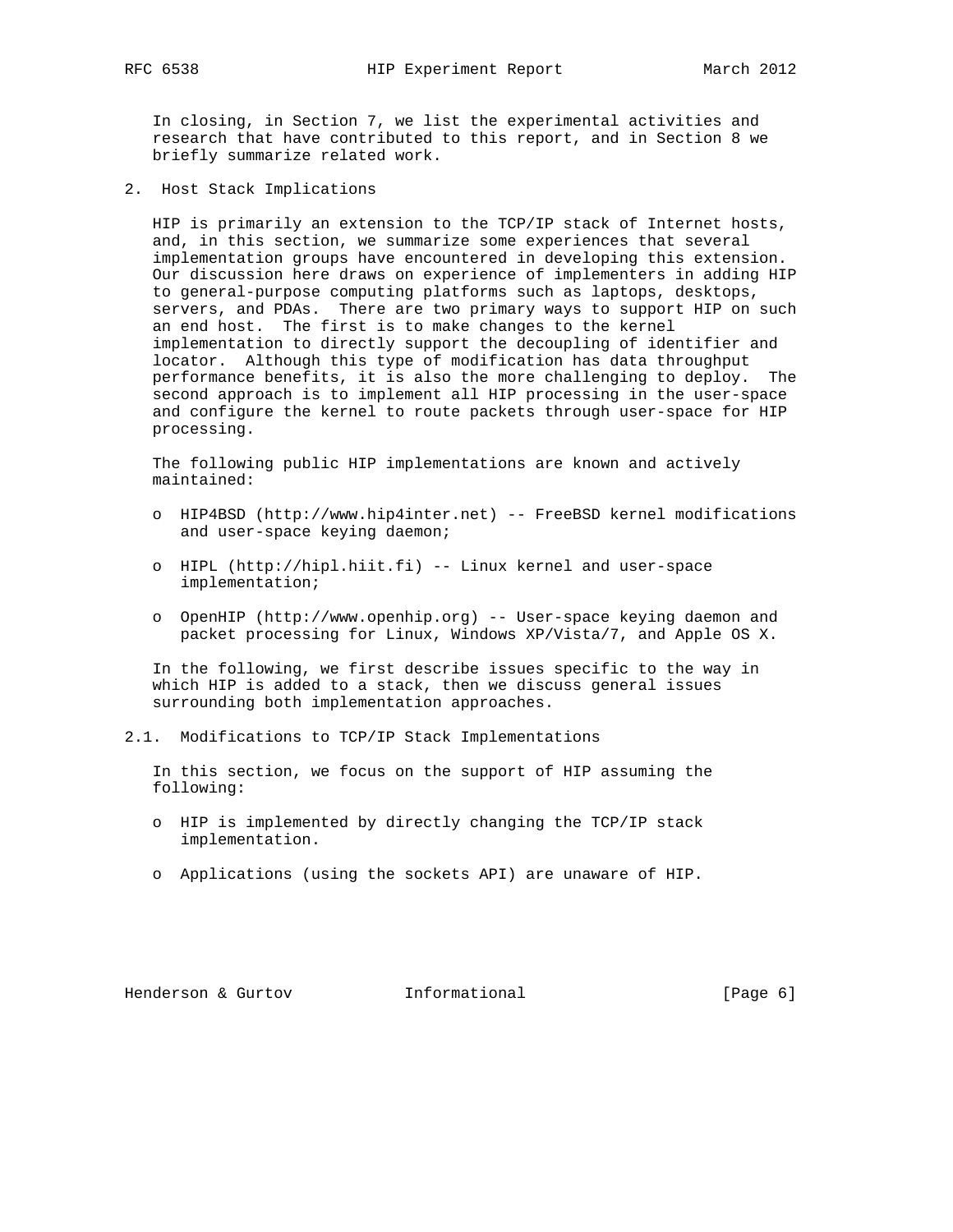A HIP implementation typically consists of a key management process that coordinates with an IPsec-extended stack, as shown in Figure 1. In practice, HIP has been implemented entirely in the user-space, entirely in the kernel, or as a hybrid with a user-space key management process and a kernel-level ESP.



Figure 1: HIP Deployment Model

 Figure 2 summarizes the main implementation impact of supporting HIP, and is discussed further in subsequent sections. To enable HIP natively in an implementation requires extensions to the key management interface (here depicted as PF KEY API [RFC2367]) with the security association database (SAD) and security policy database (SPD). It also requires changes to the ESP implementation itself to support BEET-mode (Bound End-to-End Tunnel) processing [BEET-MODE], extensions to the name resolution library, and (in the future) interactions with transport protocols to respond correctly to mobility and multihoming events [TCP-RLCI].

Henderson & Gurtov **Informational** [Page 7]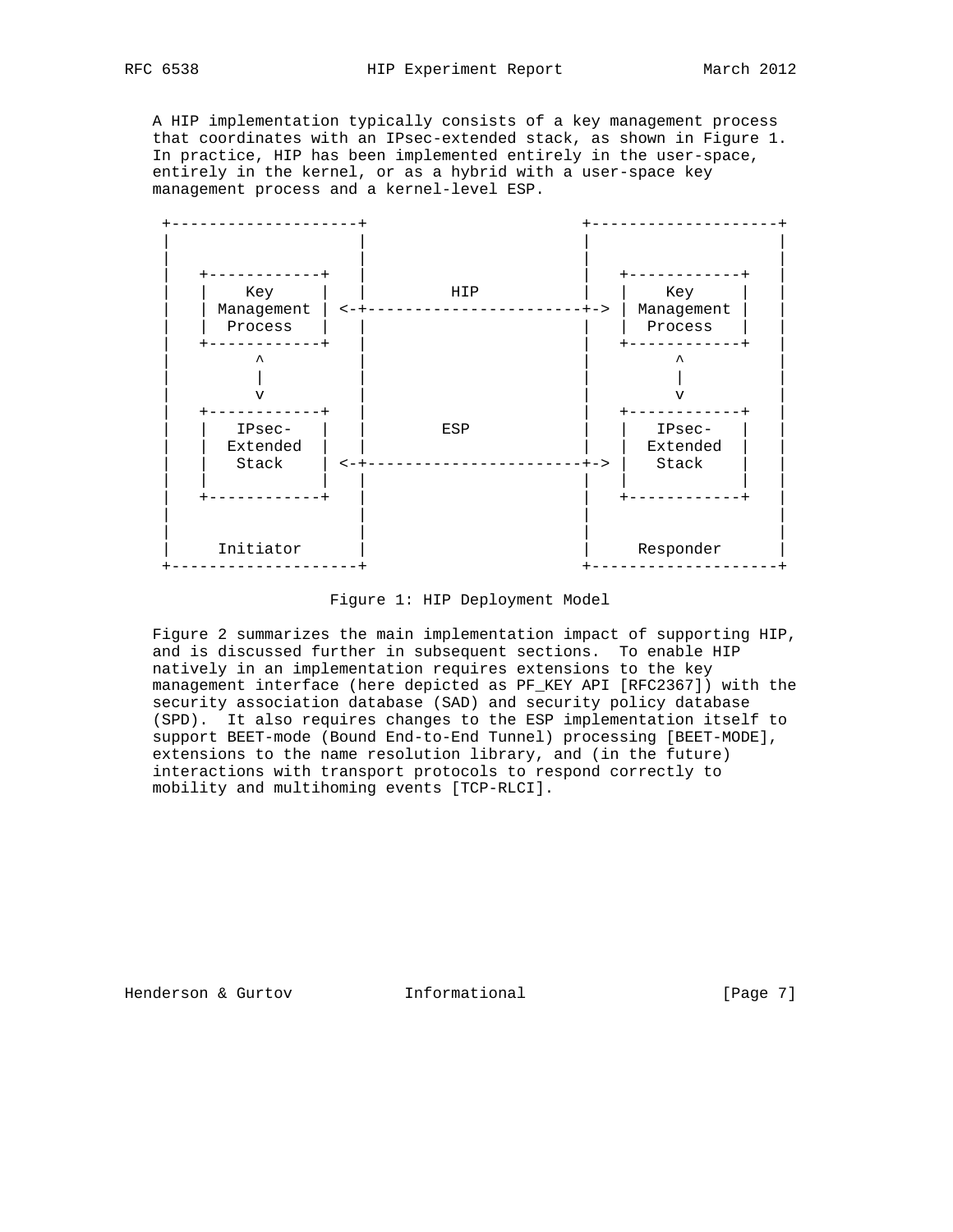



Figure 2: Overview of Typical Implementation Changes to Support HIP

 Legacy applications can continue to use the standard AF\_INET6 (for IPv6) and AF\_INET (for IPv4) sockets API. IPv6 applications bind directly to a Host Identity Tag (HIT), which is a part of IPv6 address space reserved for ORCHIDs. IPv4 applications bind to a Local Scope Identifier (LSI) that has significance only within a host; the HIP layer translates from LSIs and HITs to the IP addresses that are still used underneath for HIP base exchange.

2.1.1. ESP Implementation Extensions

 HIP uses a Bound End-to-End Tunnel (BEET) mode of ESP operation, which mixes tunnel-mode semantics with transport-mode syntax. BEET is not supported by all operating system distributions at present, so kernel modifications might be needed to obtain true kernel support using existing IPsec code. At the time of writing, the BEET mode has been adopted to vanilla Linux and FreeBSD kernels.

 The HIPL project has contributed an IPsec BEET patch for the Linux kernel. The kernel-level support could potentially allow all Linux implementations of HIP to run in the user-space and use a common interface towards the kernel.

Henderson & Gurtov **Informational** [Page 8]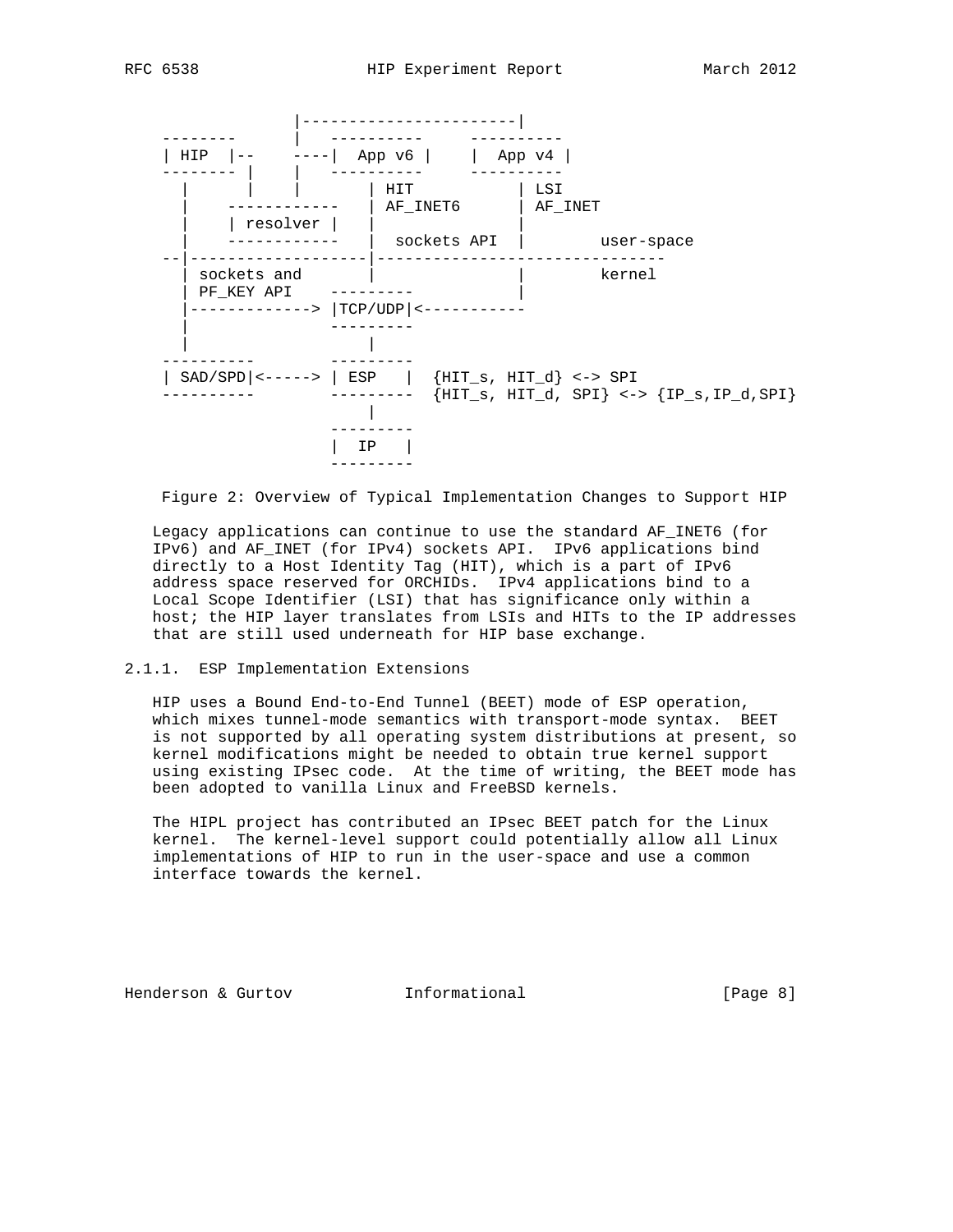One inconvenience experienced in current Linux IPsec implementation (due to the native IPsec implementation, not HIP specifically) is a loss of the first data packet that triggers the HIP association establishment. Instead, this packet should be cached and transmitted after the association is established.

# 2.2. User-Space Implementations

 HIP can be implemented entirely in the user-space, an approach that is essential for supporting HIP on hosts for which operating system modifications are not possible. Even on modifiable operating systems, there is often a significant deployment advantage in deploying HIP only as a user-space implementation. All three open source implementations provide user-space implementations and binary packages (RPMs, DEBs, self-extracting installers) typical of application deployment on the target systems.

 When HIP is deployed in the user-space, some technique is necessary to identify packets that require HIP processing and divert them to the user-space for such processing and to re-inject them into the stack for further transport protocol processing. A commonly used technique is to deploy a virtual device in the kernel such as a network tap (TAP) device, although operating systems may provide other means for diverting packets to user-space. Routing or packet filtering rules must be applied to divert the right packets to these devices.

 As an example, the user-space implementation may install a route that directs all packets with destination addresses corresponding to HITs or LSIs to such a virtual device. In the user-space daemon, the ESP header and possibly the UDP header is applied, an outer IP address replaces the HIT, and the packet is re-sent to the kernel. In the reverse direction, a socket associated to ESP or a UDP port number may be used to receive ESP-protected packets. HIP signaling packets themselves may be sent and received by a raw socket bound to the HIP number or UDP port when UDP encapsulation is used.

- 2.3. Issues Common to Both Implementation Approaches
- 2.3.1. User-Space Handling of HITs

 Much initial experimentation with HIP has involved using HITs directly in IPv6 socket calls, without any resolution infrastructure to learn the HIT based on, for example, a domain name, or to resolve the IP address. To experiment with HIP using HITs requires a priori HIT exchange, in the absence of a resolution service. Manual exchange of HITs has been a major inconvenience for experimentation. It can be overcome via 1) opportunistic HIP mode (RFC 5201, Section

Henderson & Gurtov **Informational** [Page 9]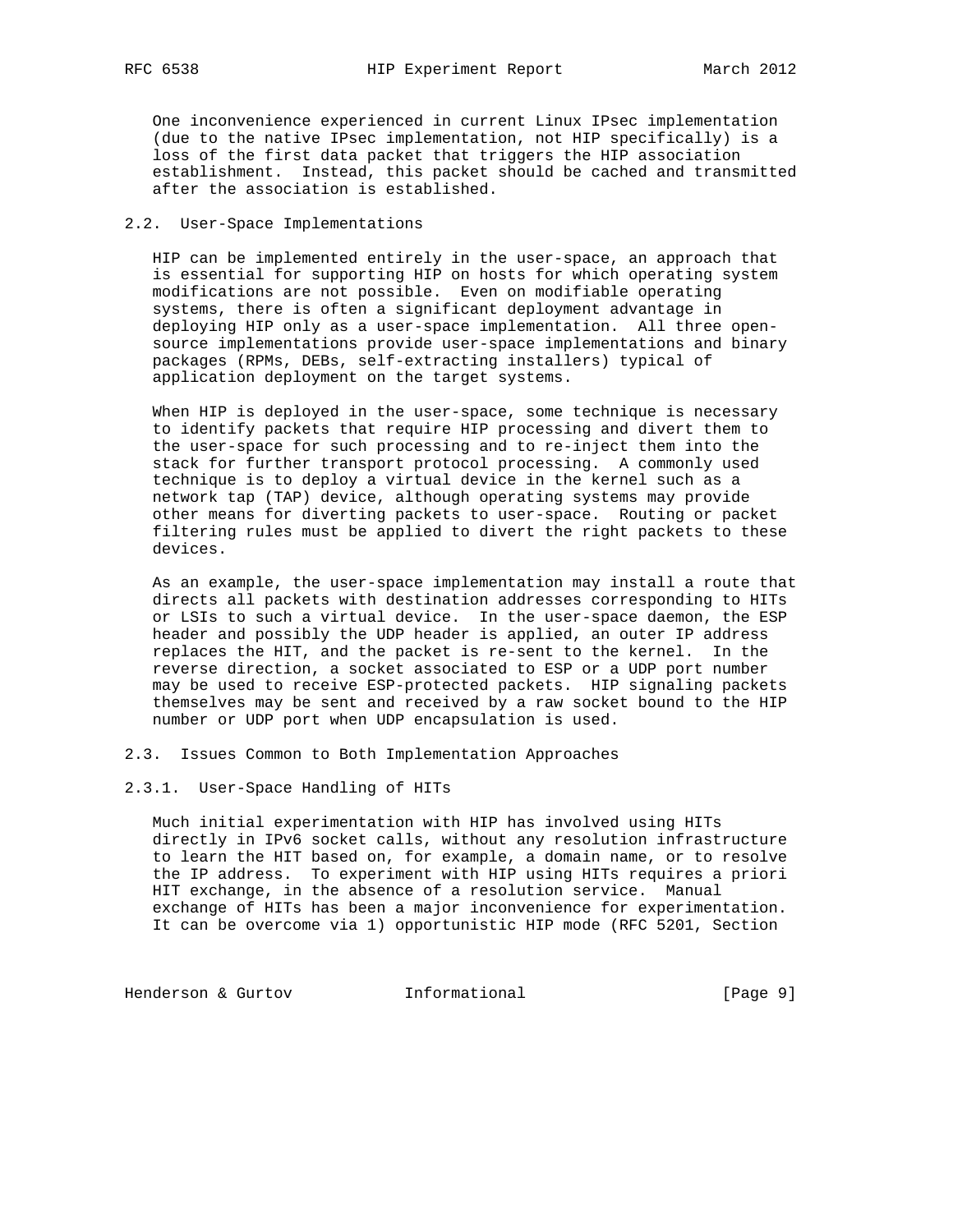4.1.6), 2) storing HITs in DNS AAAA entries and looking them up by domain name, 3) name resolution service for HITs such as OpenDHT [RFC6537], 4) an ad hoc HIT exchange service to populate files on each machine, or 5) support for DNS extensions described in RFC 5205.

 Over time, support for these techniques has varied. The HIPL project has experimented with all of them. OpenHIP lacks support for option 2, and HIP4BSD lacks support for options 1 and 3.

 Implementing opportunistic HIP mode in a clean way is challenging, as HITs need to be known when an application binds or connects to a socket. Approach 2 has been difficult in practice due to resistance of sysadmins to include AAAA entries for HITs in the DNS server, and is a non-standards-compliant use of the resource record. Approach 3 is being progressed with two independent implementations of a HIP- OpenDHT interface. At the moment, the easiest way for enabling experimentation appears to be approach 4 when a shell script based on Secure SHell (SSH) and Secure Copy (SCP) can connect to a peer machine and copy HITs to the local configuration files. However, this approach is not scalable or secure for the long run. HIPL developers have had positive experiences with alternative 5.

# 2.3.2. Opportunistic Mode

 In opportunistic mode, the Initiator starts a base exchange without knowledge of the Responder's HIT. The main advantage of the opportunistic mode is that it does not require additional lookup infrastructure for HIs [RFC5205] [RFC6537].

 The opportunistic mode also has a few disadvantages. First, the Initiator may not identify the Responder uniquely just based on the IP address in the presence of private address realms [RFC5770]. Second, the Initiator has to settle for a "leap of faith"; that is, assume there is no man-in-the-middle attack. However, this can be partially mitigated by using certificates at the Responder side [RFC6253] or by prompting the user using a graphical interface to explicitly accept the connection [paper.usable-security].

 The opportunistic mode requires only minor changes in the state machine of the Responder and small changes for the Initiator [paper.leap-of-faith]. While the Responder can just select a suitable HIT upon receiving the first HIP base exchange packet (known as an "I1") without a predefined HIT for the Responder, the Initiator should be more careful in processing the first packet from the Responder, known as the "R1". For example, the Initiator should make sure that it can disambiguate simultaneously initiated opportunistic base exchanges from each other.

Henderson & Gurtov **Informational** [Page 10]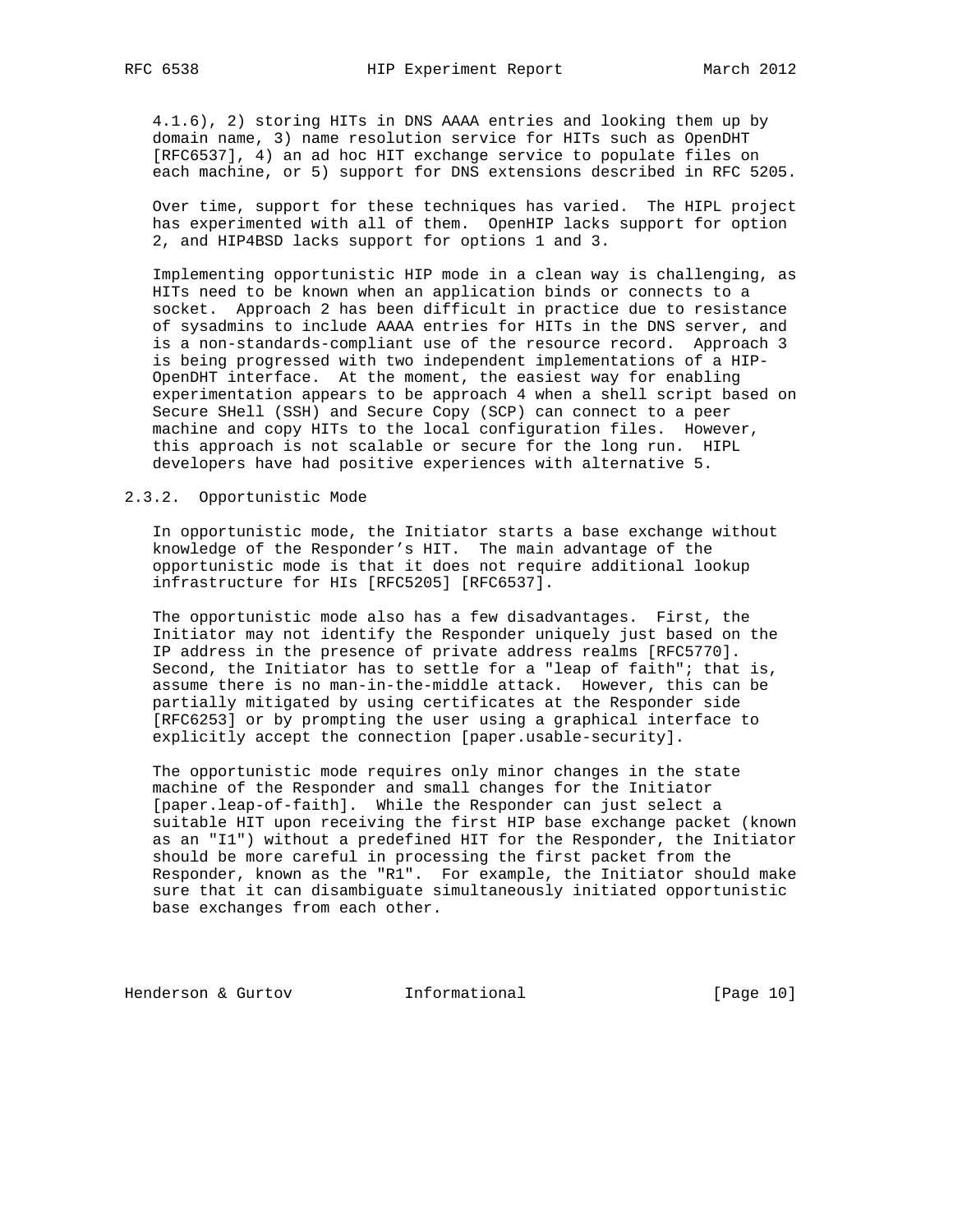In the context of the HIPL project, the opportunistic mode has been successfully applied at the HIP layer for service registration [RFC5203]. HIP4BSD implemented opportunistic mode successfully with small modifications to the FreeBSD socket layer to support opportunistic mode. However, the Linux implementation was more challenging, as described below.

 The HIPL project experimented with opportunistic mode by interposing a shim at two different layers. In the first approach, an API-based shim was implemented to capture socket calls from the application. This was somewhat complicated to implement and explicitly enabling an individual application (or groups of applications) to use the opportunistic mode was required. In the second approach [paper.leap-of-faith], the shim was placed between the network and transport layers. Upon successful base exchange, the shim translated IP-based packet flows to HIT-based packet flows by re-injecting the translated packets back to the networking stack.

 Unless bypassed for DNS, both of the opportunistic mode implementation approaches in HIPL subjected the application(s) to undergo opportunistic mode procedures also for DNS requests. Both approaches also implemented an optional "fall back" to non-HIP base connectivity if the peer did not support HIP. The detection of peer support for HIP was based on timeouts. To avoid timeouts completely and to reduce the delay to a single Round-Trip Time (RTT) for TCP, the project also experimented with TCP-specific extensions [thesis.bishaj].

 The OpenHIP project experimented with opportunistic mode through the use of an opportunistic (-o) option. For the Responder, this option determines whether or not HIP accepts I1s received with a zeroed receiver's HIT. On the Initiator's side, this option allows one to configure a name and LSI in the known Host Identities file. When the HIT field is missing, an I1 is sent with a zeroed receiver's HIT. The LSI is needed by an IPv4 application to trigger the association. Note that, normally, the LSI used is based on the bottom 24 bits of the HIT, but in the case of opportunistic mode, the HIT is unknown; thus, the LSI may differ from the HIT.

 As a summary of the opportunistic mode experimentation, it is possibly best suited for HIP-aware applications. Either it can be used by HIP itself in registration extensions or by native HIP applications [RFC6317]. This way, the inherent security trade-offs of the opportunistic mode are explicitly visible to the user through the HIP-aware application.

Henderson & Gurtov **Informational** [Page 11]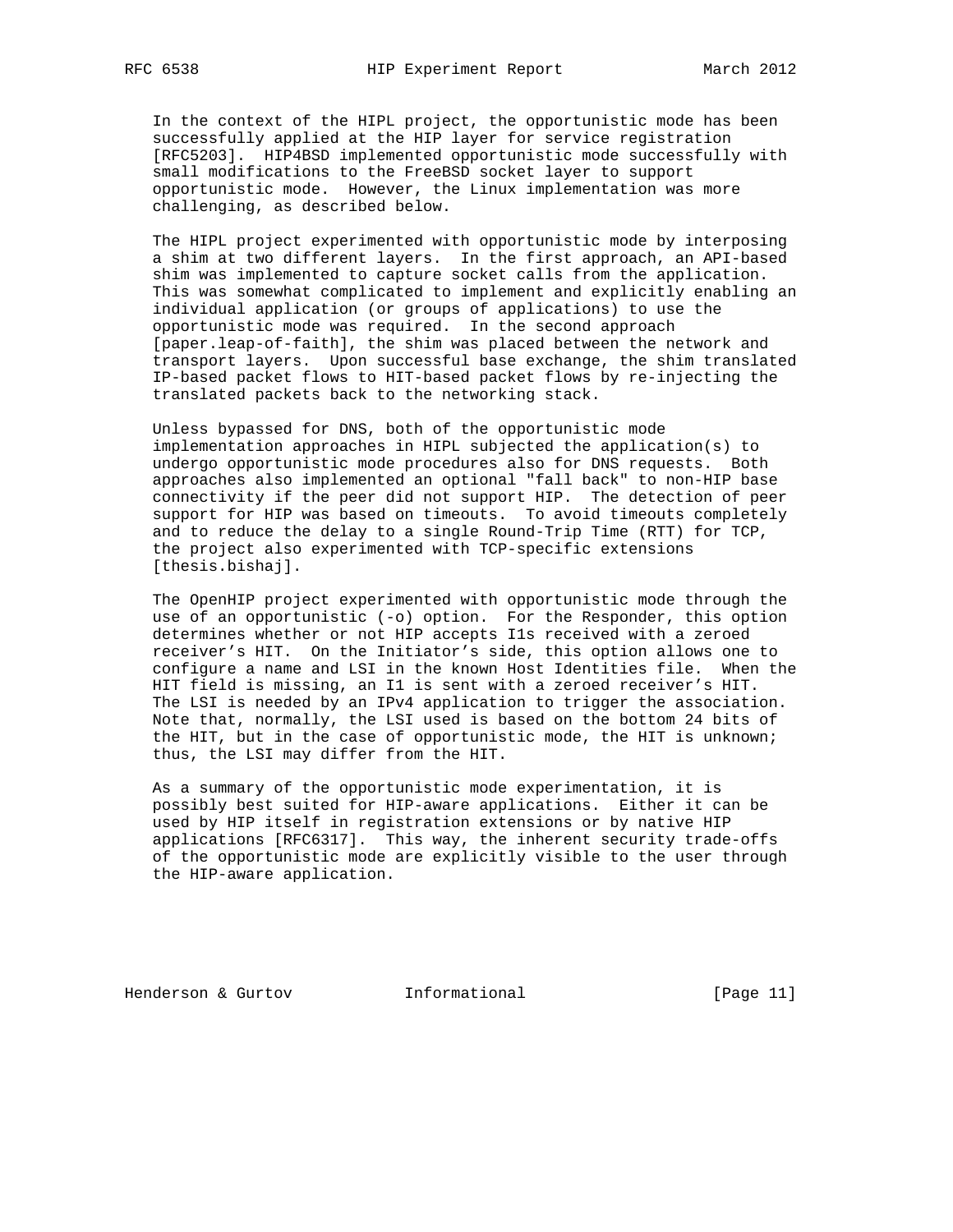# 2.3.3. Resolving HITs to Addresses

 When HIP is used in opportunistic mode, the Initiator does not know the Responder's HIT, but it does know its IP address. In most other cases, however, the kernel or applications may know the HITs and not the IP addresses; in these cases, an IP address resolution step for HITs must take place.

 A few techniques have been experimented with. First, OpenDHT can also use HITs as keys for IP address records. Second, work by Ponomarev has shown that the reverse DNS tree may be used for reverse lookups of the ORCHID space [HIT2IP]. Third, the need for resolution may trigger some type of HIP bootstrap message, similar in some sense to an Address Resolution Protocol (ARP) message (to resolve the HIT). The bootstrap (BOS) packet used to be present in the early revisions of the HIP base specifications, but it was removed from the final specifications due to insufficient interest at the time. The HIPL implementation currently sends an I1 to a link broadcast IP address if it doesn't know the IP address of the peer. It has triggered warnings in some Windows hosts running antivirus software that classified broadcasts with unknown protocol number as intrusion attempts. The utility of this technique is limited to the local link.

# 2.3.4. IPsec Management API Extensions

 A generic key management API for IP security is known as PF\_KEY API [RFC2367]. PK\_KEY is a socket protocol family that can be used by trusted applications to access the IPsec key engine in the operating system. Users of this interface typically need sysadmin privileges.

 HIP-related extensions to the PF\_KEY interface define a new protocol IPPROTO\_HIP. Their main functionality is replacing the TCP and UDP checksum with a HIP-compatible checksum (because the transport pseudoheader is based on HITs) in incoming and outgoing packets. Recent Linux kernel versions do not require patching for these extensions.

# 2.3.5. Transport Protocol Issues

 When an application triggers a HIP base exchange through the transport protocol, the first data packet can be lost unless the HIP and IPsec implementation is able to buffer the packet until the base exchange completes and IPsec SAs are set up. The loss of the data packet when it is a TCP SYN packet results in TCP timeout [RFC6298] that unnecessarily delays the application. A loss of a UDP packet can cause even longer timeouts in applications. Therefore, it was found to be important for HIP implementations to support the

Henderson & Gurtov **Informational** [Page 12]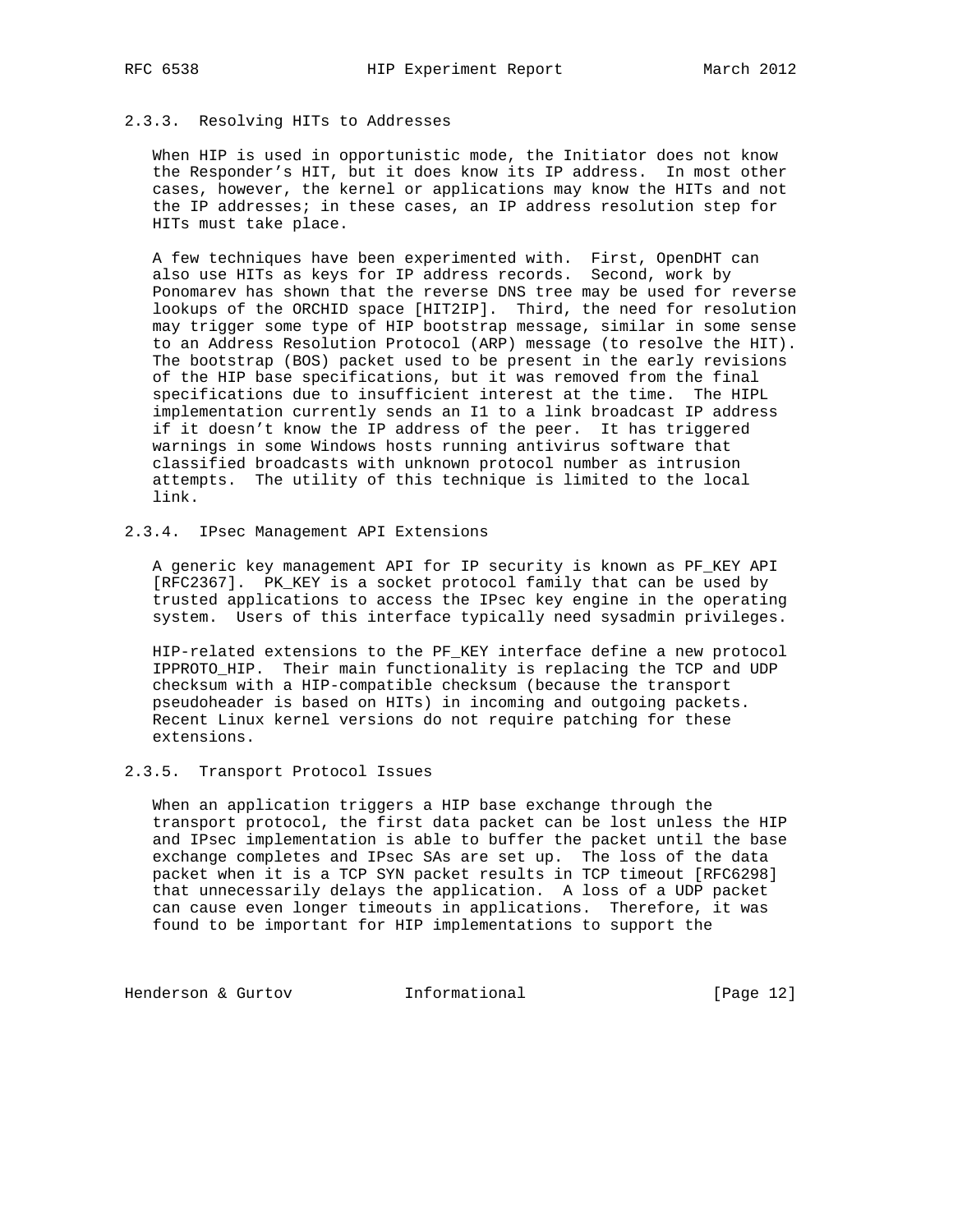buffering of the packet. On the other hand, if the HIP base exchange or UPDATE takes longer than 1 second, which is the case on lightweight devices, a spurious timeout can occur at the transport layer. The HIP implementation could prevent this scenario by manipulating timeout values at the transport layer or, alternatively, dropping the original or retransmitted duplicate packet.

 The multihoming support in [RFC5206] is intended for the purpose of failover, when a host starts using an alternative locator when a current locator fails. However, a host could used this multihoming support for load balancing across different locators. Multihoming in this manner could potentially cause issues with transport protocol congestion control and loss detection mechanisms. However, no experimental results from using HIP multihoming in this capacity have been reported.

 The use of paths with different characteristics can also impact the estimate of a retransmission timer at the sender's transport layer. TCP uses a smoothed average of the path's Round-Trip Time and its variation as the estimate for a retransmission timeout. After the retransmission timer expires, the sender retransmits all outstanding packets in go-back-N fashion.

 When multihoming is used for simultaneous data transmission from several locators, there can easily be scenarios when the retransmission timeout does not correspond to the actual value. When packets simply experience different RTT, its variation is high, which sets the retransmission timeout value unnecessarily high. When packets are lost, the sender waits excessively long before retransmitting. Fortunately, modern TCP implementations deploying Selective Acknowledgments (SACKs) and Limited Transmit are not relying on retransmission timeouts except when most outstanding packets are lost.

 Load balancing among several paths requires some estimate of each path's capacity. The TCP congestion control algorithm assumes that all packets flow along the same path. To perform load balancing, the HIP layer can attempt to estimate parameters such as the delay, bandwidth, and loss rate of each path. A HIP scheduler could then distribute packets among the paths according to their capacity and delay, to maximize overall utilization and minimize reordering. The design of the scheduler is a topic of current research work; none are reported to exist. Different network paths can have different Maximum Transmission Unit (MTU) sizes. Transport protocols perform MTU discovery typically only in the beginning of a connection. As HIP hides mobility from the transport layer, it can happen that packets on the new path get fragmented without knowledge of the transport protocol. To solve this problem, the HIP layer could

Henderson & Gurtov **Informational** [Page 13]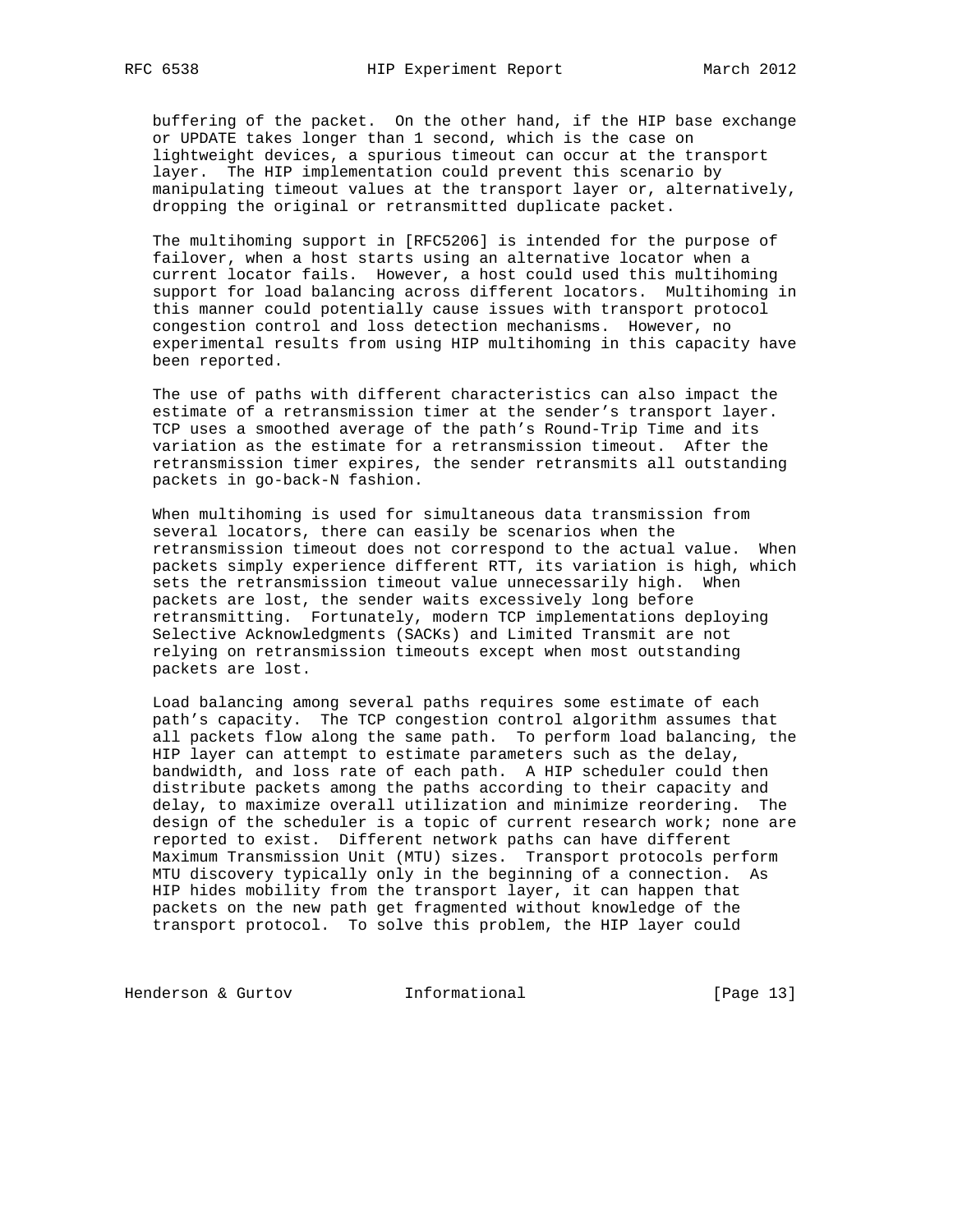inform the transport layer of mobility events. Protocols to support such notifications to the transport layer have been proposed to the IETF in the past, including transport triggers [TRIGTRAN], lightweight mobility detection and response (LMDR) [LMDR], and TCP response to connectivity change [TCP-RLCI].

# 2.3.6. Legacy NAT Traversal

 Legacy NAT traversal for outbound-initiated connections to a publicly addressed Responder has been implemented by all three HIP implementations; two (HIPL and HIP4BSD) implement Interactive Connectivity Establishment (ICE) techniques [RFC5770] for inbound NAT traversal. It has also been reported that the use of Teredo [RFC4380] over HIP was simpler than the modifications required for ICE techniques because Teredo effectively manifests itself as a routable, virtual locator to the system. UDP encapsulation is now the default mode of HIP operation for OpenHIP's IPv4 HIP implementation. Finding an IPv6 NAT implementation for experiments has been difficult. In addition, the initial implementations of NAT traversal for HIP based on ICE techniques proved to be complicated to implement or integrate, and a native NAT traversal mode is now under development for HIP [NAT-TRAVERSAL]. NAT traversal is expected to be a major mode of HIP operation in the future.

# 2.3.7. Local Management of Host Identity Namespace

 One issue not being addressed by some experimental implementations is how to perform source HIT selection across possibly multiple host identities (some may be unpublished). This is akin to source address selection for transport sockets. How much HIP policy to expose to users is a user interface issue. Default or automatic configuration guesses might have undesirable privacy implications for the user.

 Helsinki University of Technology (TKK, now Aalto) has implemented an extension of the native HIP API to control multiple host identities [thesis.karlsson]. A problem with Linux routing and multiple identities was discovered by the HIPL development group. As Linux routing is based on longest prefix match, having multiple HITs on virtual devices is problematic from the viewpoint of access control because the stack selects the source HIT based on the destination HIT. A coarse-grained solution for this is to terminate the longest prefix match for ORCHIDs in the Linux networking statck. However, a more fine-grained solution tries to return a source HIT matching to the algorithm used for generating the destination HIT in order to facilitate compatibility with new algorithms standardized in the future.

Henderson & Gurtov **Informational** [Page 14]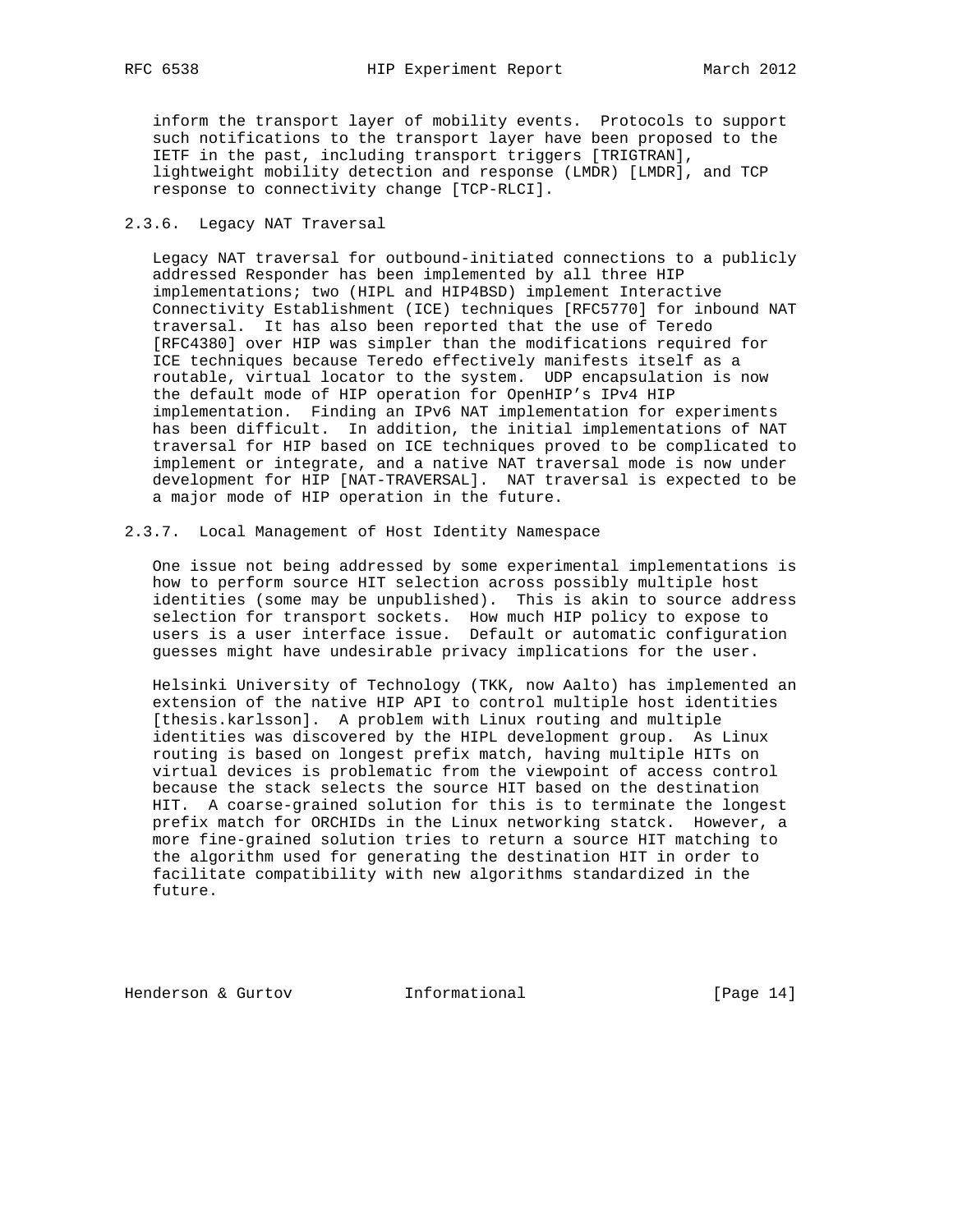There are security and privacy issues with storing private keys securely on a host. Current implementations simply store private keys in a file that is readable only by applications with root privileges. This may not be a sufficient level of protection, as keys could be read directly from the disk or, e.g., some application with a set-user-id flag. Keys may be stored on a trusted platform module (TPM), but there are no reported HIP experiments with such a configuration. In a Boeing pilot project, temporary certificates were generated from a key on a USB SIM chip and used in the HIP base exchange. Use of certificates in HIP requires extensions to the HIP specifications [RFC6253]. Another option is encrypting keys on disks and keeping a passkey in memory (like in Secure Socket Layer (SSL) certificates on servers, that ask for a password when booting Linux).

# 2.3.8. Interactions with Host Firewalls

 HIP is presently an experimental protocol, and some default firewall configuration scripts on popular Linux distributions do not permit the HIP number. Determining which rules to modify without compromising other policies can be tricky; the default rule set on a previous SuSE Linux distribution was discovered to contain over one hundred rules. Moreover, it may be the case that the end user has no control over the firewall settings, if administered by an enterprise IT department. However, the use of HIP over UDP has alleviated some of these concerns. When using HIP over UDP, the firewall needs to allow outbound UDP packets and responses to them.

## 2.4. IPv4 versus IPv6 Issues

 HIP has been oriented towards IPv6 deployment, but all implementations have also added support for IPv4. HIP supports IPv6 applications well, as the HITs are used from the general IPv6 address space using the ORCHID prefix. HITs are statistically unique, although they are not routable at the IP layer. Therefore, a mapping between HITs and routable IP addresses is necessary at the HIP layer, unless an overlay network or broadcast technique is available to route packets based on HITs.

 For IPv4 applications, a 32-bit Local Scope Identifier (LSI) is necessary at the sockets API. The LSI is an alias for a host identity and is only meaningful within one host. Note that an IPv4 address may be used as an LSI if it is configured to refer to a particular host identity on a given host, or LSIs may be drawn from an unallocated IPv4 address range, but lack of coordination on the LSI space may hinder implementation portability.

Henderson & Gurtov **Informational** [Page 15]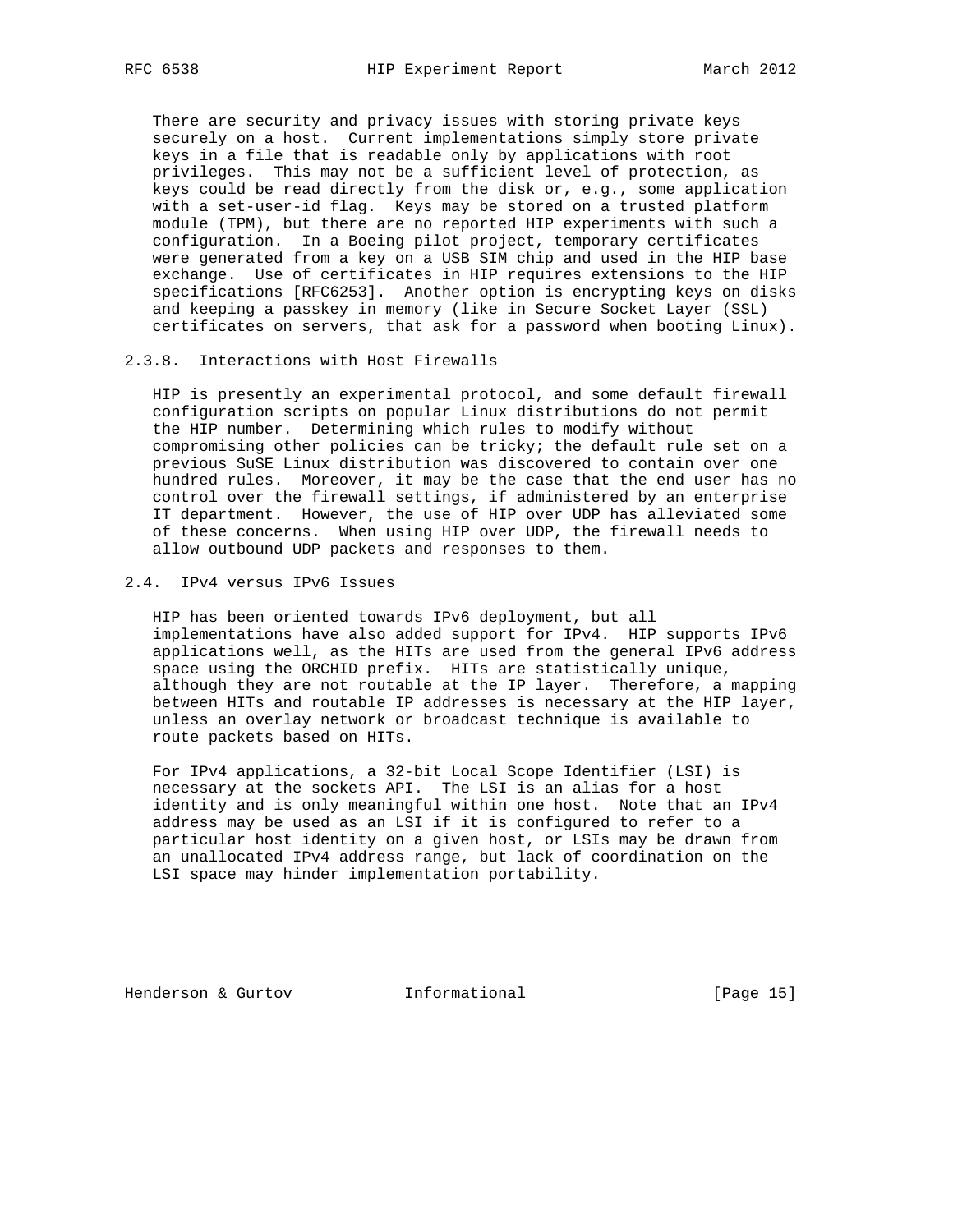HIP makes it possible to use IPv6 applications over the IPv4 network and vice versa. This has been called "interfamily operation" (flexibility between different address families) and is enabled by the fact that the transport pseudoheader is always based on HITs regardless of whether the application or the underlying network path is based on IPv4. All three open source HIP implementations have demonstrated some form of interfamily handoff support. The interfamily portion of the BEET patch in the Linux kernel was found more difficult to complete compared with the single-family processing.

 HIP also provides the potential to perform cross-family support, whereby one side of a transport session is IPv6 based and another is IPv4 based [paper.handovers].

2.5. What Have Early Adopters Learned from Experience?

 Implementing HIP in current stacks or as overlays on unmodified stacks has generally been successful. Below are some caveats and open issues.

 Experimental results comparing a kernel versus user-space HIP implementations in terms of performance and DoS resilience would be useful. If the kernel implementation is shown to perform significantly better than the user-space implementation, it may be a sufficient justification to incorporate HIP within the kernel. However, experiences on general purpose laptops and servers suggests that for typical client use of HIP, user-space implementations perform adequately.

 Although the HIPL kernel-based keying implementation was submitted to the Linux kernel development process, the implementation was not accepted. The kernel developers felt that since Mobile IP (MIP) and the Internet Key Exchange Protocol (IKE) are implemented as user space signaling daemons in Linux, that should be the approach for HIP, too. Furthermore, the kernel patch was somewhat big, affecting the kernel in many places and having several databases. The Linux kernel maintainers did eventually accept the BEET patch.

 Some users have been explicitly asking about the coexistence of HIP with other VPN and Mobile IP software. On Windows, VPN clients tend to install their own versions of TAP drivers that might conflict with the driver used by the OpenHIP implementation. There may also be issues due to lack of coordination leading to unintended HIP-over-VPN sessions or lack of coordination of the ESP Security Parameter Index (SPI) space. However, these types of conflicts are only speculation

Henderson & Gurtov **Informational** [Page 16]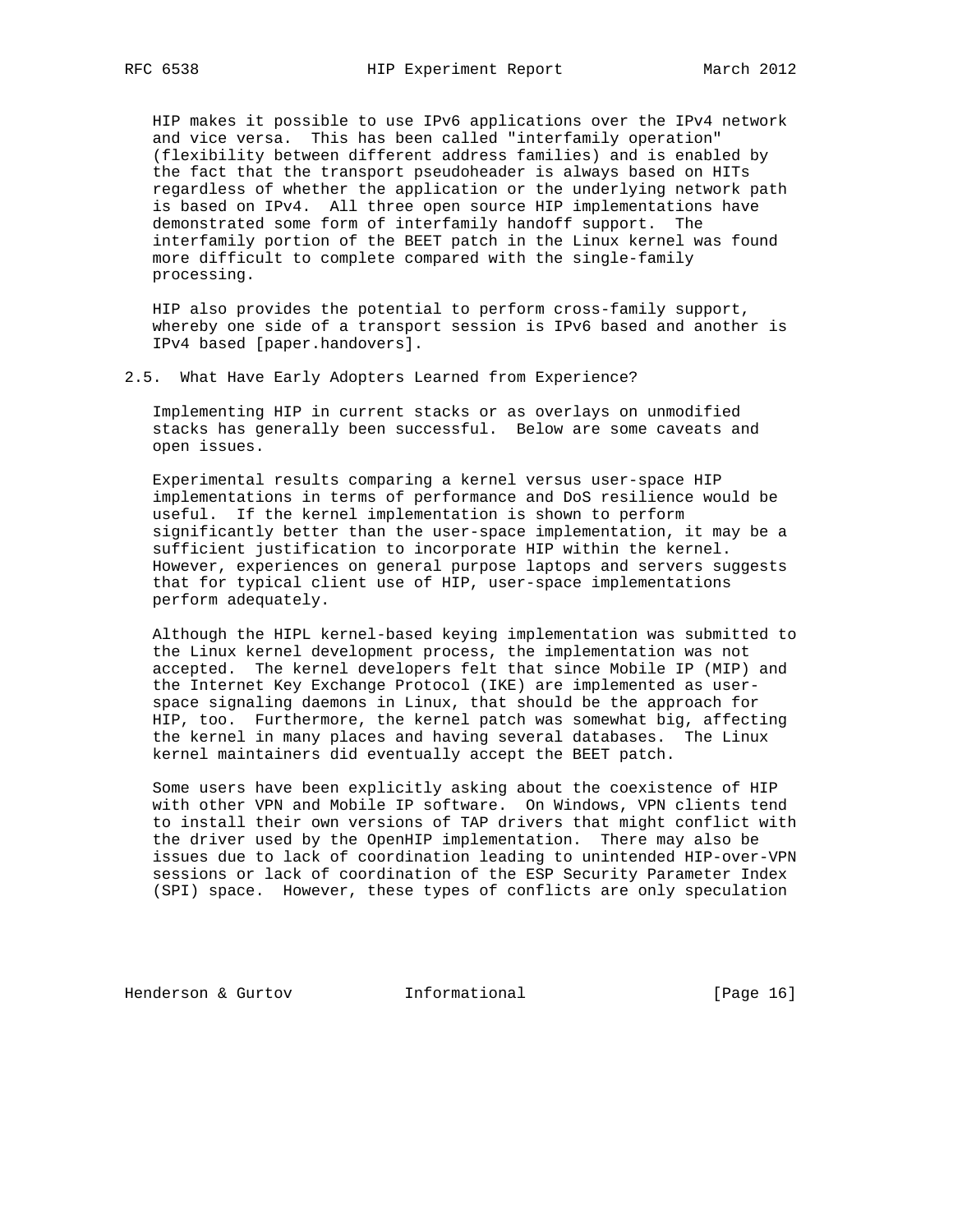and were not reported to the research group; only some positive reports of HIP and VPN software properly coexisting have been reported by the HIPL group.

 With legacy applications, LSI support is important because IPv6 is not widely used in applications. The main issues in getting applications to work well over HIP have been related to bugs in the implementations themselves, or latency related issues (such as TCP timeouts due to Linux IPsec implementation). There have been no major obstacles encountered in practice, and there has also been some experience in using HIP with native applications [paper.p2psip].

# 3. Infrastructure Implications

 This section focuses on the deployment of infrastructure to support HIP hosts.

## 3.1. Impact on DNS

 HIP DNS extensions [RFC5205] were developed by NEC Eurolabs and contributed to OpenHIP and were also developed by the HIPL project, both for the BIND9 DNS server. Legacy applications do not query for HIP resource records, but DNS proxies (local resolvers) interpose themselves in the resolution path and can query for HI records. The BIND 9 deployment for HIPL uses binary blob format to store the HIP resource records; this means that no changes to the DNS server are required.

 There have been no studies reported on the impact of changes based on [RFC5205] to HIP on the existing DNS. There have been some studies on using DNS to store HITs in the reverse tree [HIT2IP].

# 3.2. HIP-Aware Middleboxes

 A design of a HIP registration protocol for architectured NATs (NATs that are HIP aware and use HIP identifiers to distinguish between hosts) has been completed and published as RFC 5204. Performance measurement results with a prototype are available, but experimentation on a wide scale is still missing. RFC 5207 provides a problem statement for HIP-aware NATs and middleboxes [RFC5207].

 As argued by Aura, et al. [paper.hipanalysis], the encryption of the Initiator Host Identity (HI) prevents policy-based NAT and firewall support, and middlebox authentication, for HIP. The catch is that when the HI is encrypted, middleboxes in the network cannot verify the signature of the second base exchange packet from the Initiator

Henderson & Gurtov **Informational** [Page 17]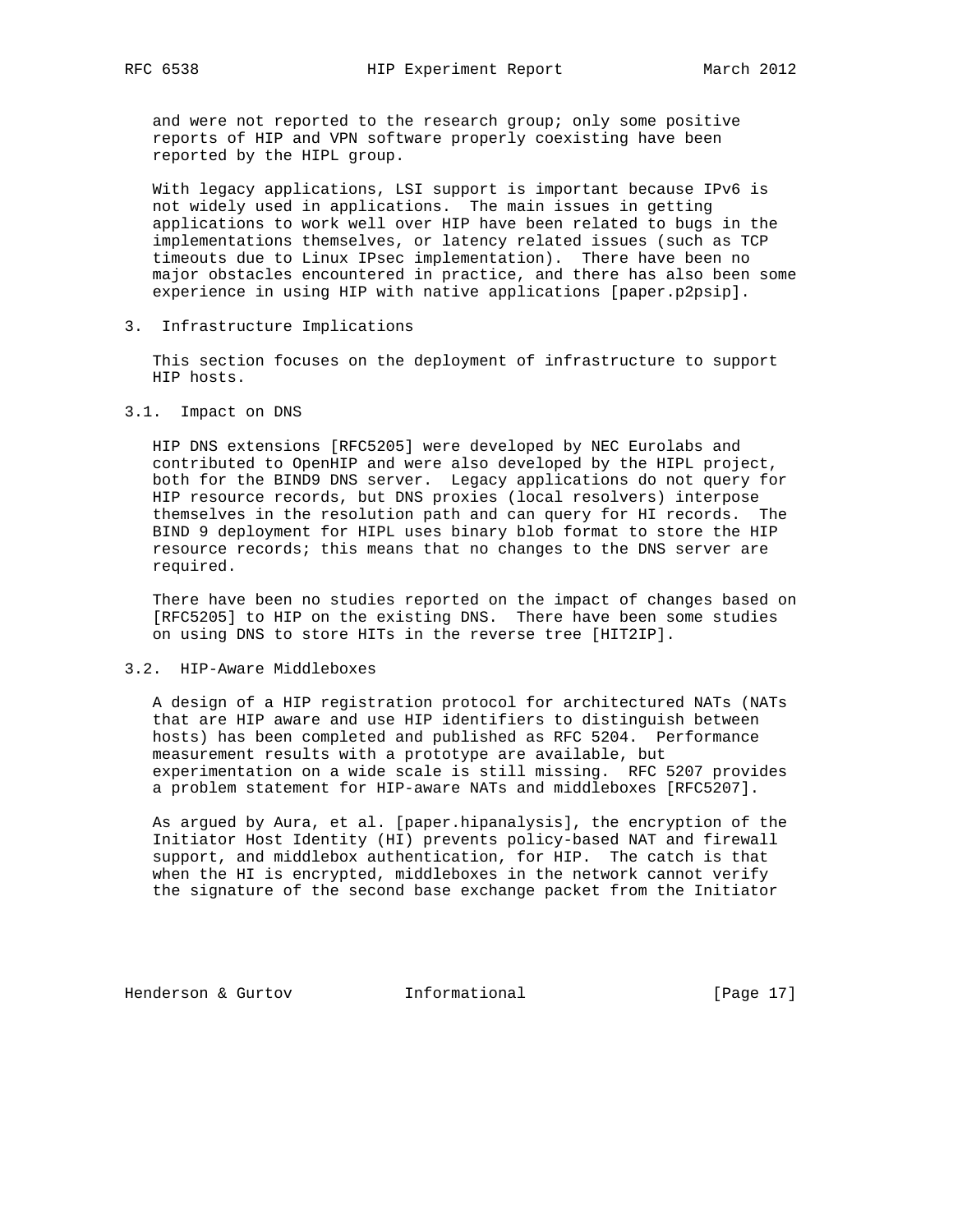(I2) and, thus, cannot safely create a state for the HIP association. On the other hand, if the HI is not encrypted, a stateful middlebox can process the I2 and create protocol state for the session.

# 3.3. HIT Resolution Infrastructure

 OpenDHT HIT-to-IP address resolution has been implemented by Aalborg University, Denmark, Helsinki Institute for Information Technology for HIPL, and by Boeing for OpenHIP [RFC6537].

 The prototype of the Host Identity Indirection Infrastructure (Hi3) has been implemented using OpenHIP and HIPL. A set of 25 i3 servers was running on PlanetLab for several years. While a PlanetLab account is required to run the servers, anybody could openly use the provided service.

 The main idea of Hi3 is to transmit HIP control packets using the i3 system as a lookup and rendezvous service, while transmitting data packets efficiently end-to-end using IPsec. Performance measurements were conducted comparing the association setup latency, throughput, and RTT of Hi3 with plain IP, HIP, and i3 [paper.hi3].

 One difficulty has been with debugging the i3 system. In some cases, the messages did not traverse i3 correctly, due to its distributed nature and lack of tracing tools. Making the system work has been challenging. Further, since the original research work was done, the i3 servers have gone offline.

 NATs and firewalls have been a major disturbance in Hi3 experiments. Many networks did not allow incoming UDP packets to go through, therefore, preventing messages from i3 servers to reach the client.

 So far, the Hi3 system has been evaluated on a larger scale only analytically. The problem is that running a larger number of clients to create a sufficient load for the server is difficult. A cluster on the order of a hundred Linux servers is needed for this purpose. Contacts to a State Supercomputer Centre in Finland have not been successful so far. A possible option is to use one of the existing Emulab installations, e.g., in Utah, for these tests.

# 3.4. Rendezvous Servers

 A rendezvous server (RVS) [RFC5204] has been implemented by HIIT for HIPL, and an implementation also exists for OpenHIP. The concept has been extended to a relay server in [RFC5770]. Initial experimentation with the HIPL implementation produced the following observations:

Henderson & Gurtov **Informational** [Page 18]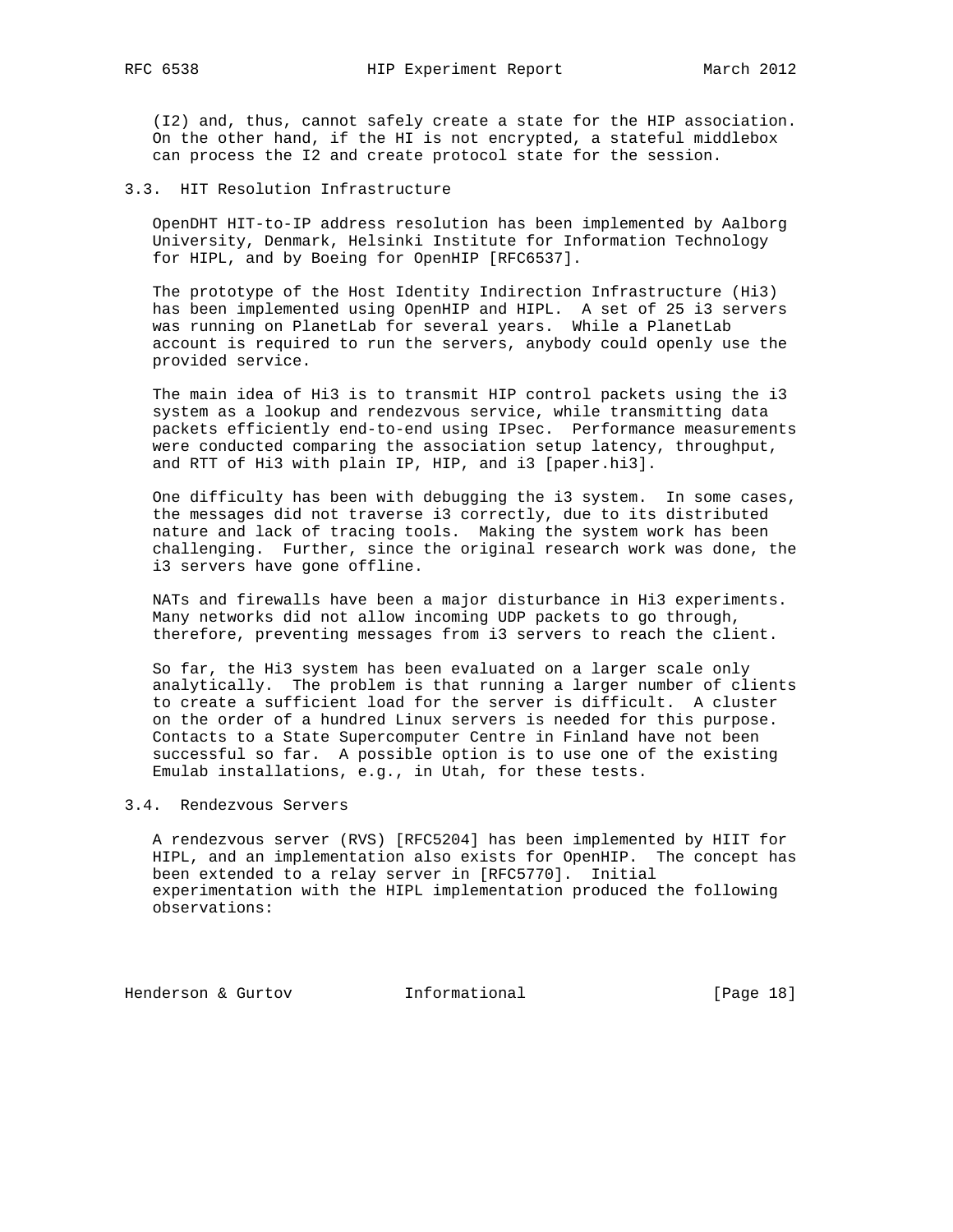- o RVS may be better than dynamic DNS updates for hosts that change their address rapidly.
- o Registration of a HIP host to RVS costs a base exchange.
- o UPDATE and CLOSE packets sent through rendezvous servers is advised; RVS handling of UPDATE messages can typically solve the double jump [MULTI-HOMED] mobility problem.

The following advanced concepts need further study:

- o Multiple RVSs per host for fault tolerance (e.g., one rendezvous node crashes) and an algorithm for selecting the best RVS.
- o Load balancing. An RVS server could distribute I1s to different Responders if the Responder's identity is shared or opportunistic HIP is used.
- o Offering a rendezvous service in a P2P fashion by HIP hosts.
- 3.5. Hybrid DNS-DHT Resolution

 In addition to pure DNS and pure DHT HIP name resolution, a hybrid approach combining the standard DNS interface for clients with last hop DHT resolution was developed. The idea is that the benefits of DNS solution (wide deployment, support for legacy applications) could be combined with advantages of DHT (fault tolerance, efficiency in handling flat data keys). The DHT is typically run internally by the organization managing the last-hop DNS zone and the DNS server. That way, the HITs belonging to that organization could be stored locally by the organization that improves deployability of the resolution system. However, organizations could also share a DHT between themselves or connect their DNS servers to a publicly available DHT, such as OpenDHT. The benefit of running a DHT on a local server cluster compared to a geographically spread DHT is higher performance due to decreased internal DHT latencies.

 The system was prototyped by modifying the BIND DNS server to redirect the queries for HITs to a DHT server. The interface was implemented in XML according to specifications [RFC6537]. The system is completely backward compatible to legacy applications since the standard DNS resolver interface is used.

 Performance of the system was evaluated by performing a rapid sequence of requests for querying and updating the HIT-to-IP address mapping. The request rate was varied from 1 to 200 requests per second. The average latency of one query request was less than 50 ms and the secured updated latency less than 100 ms with a low request

Henderson & Gurtov **Informational** [Page 19]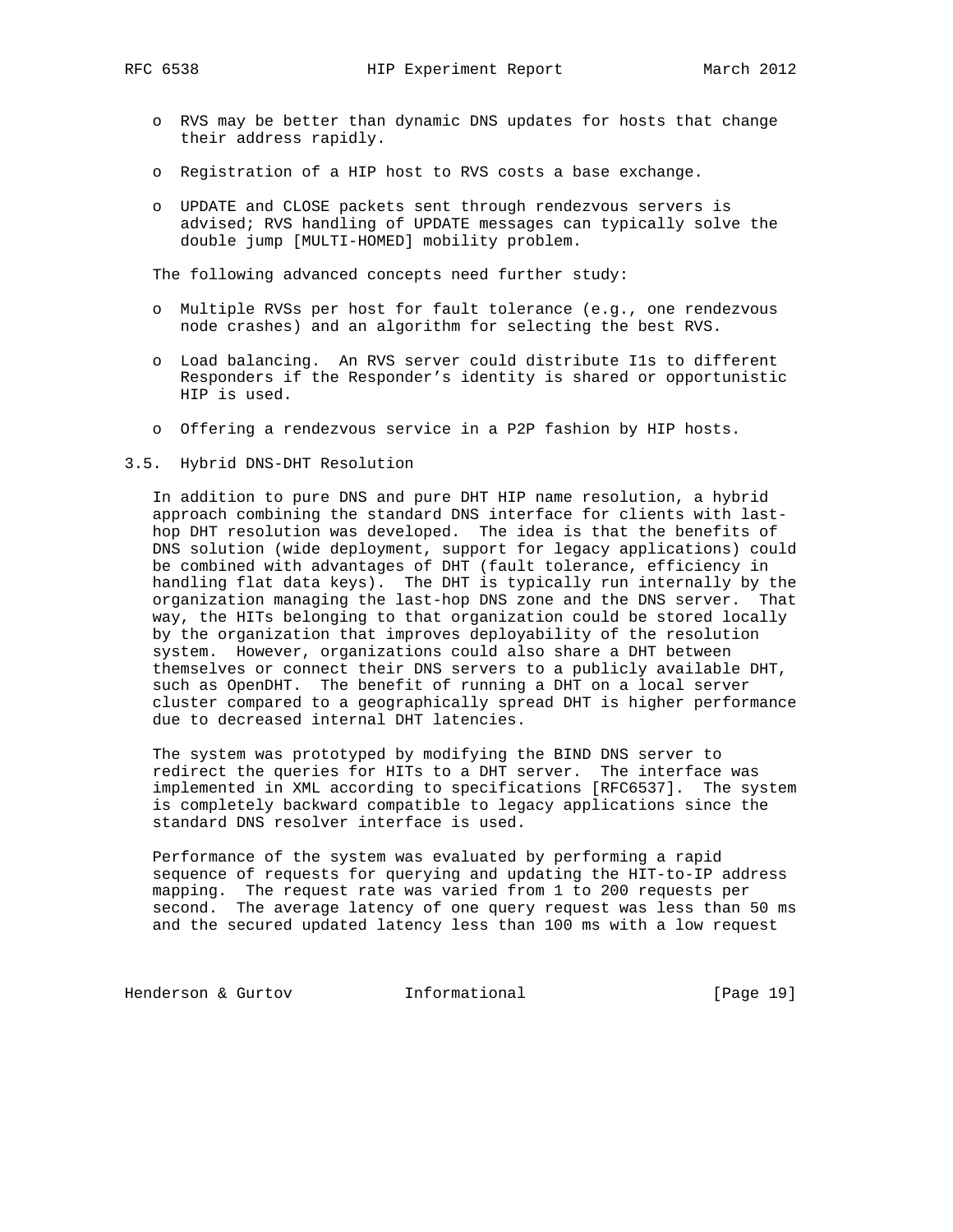rate. However, the delay was increasing exponentially with the request rate, reaching 1 second for 200 requests per second (update rate 0) and almost 2 seconds (update rate 0.5). Furthermore, the maximum delay exceeded the mean by several times.

 Based on experiments, a multi-processor system could handle more than 1000 queries per second. The latencies are dominated by the DHT resolution delay, and the DNS component is rather small. This is explained by the relative inefficiency of used DHT implementation (Bamboo) and could be definitely improved in the future.

## 4. Application Implications

 In a deployed HIP environment, applications may be HIP aware or HIP unaware. RFC 5338 [RFC5338] describes various techniques to allow HIP to support unmodified applications. Some additional application considerations are listed below.

# 4.1. Non-Intrusive HIP Insertion

 One way to support legacy applications that use dynamic linking is to dynamically interpose a modified resolver library. Using HIPL, several legacy applications were shown to work without changes using dynamic re-linking of the resolver library. For example, the Firefox web browser successfully worked with an Apache web server. The re linking just requires configuring an LD\_PRELOAD system variable that can be performed in a user shell profile file or as a start-up wrapper for an application. This provides the user with fine-grained policy control over which applications use HIP, which could alternately be considered a benefit or a drawback depending on whether the user is burdened with such policy choices. The technique was also found to be sensitive to loading LD\_PRELOAD twice, in which case the order of linking dynamic libraries must be coded carefully.

 Another method for transparently using HIP, which has no reported implementation experience, is via local application proxies (e.g., squid web proxy) that are modified to be HIP aware. Discussion of proxies for HIP is a current focus of research group activities [HIPRG-PROXIES].

# 4.2. Referrals

 A concern that FTP would not work due to the problem of application referrals, i.e., passing the IP address within application messages, was discovered not to be a problem for FTP in practice. It is shown to work well both in the passive and active modes [paper.namespace]. It remains an open question how big problem referrals really are in

Henderson & Gurtov **Informational** [Page 20]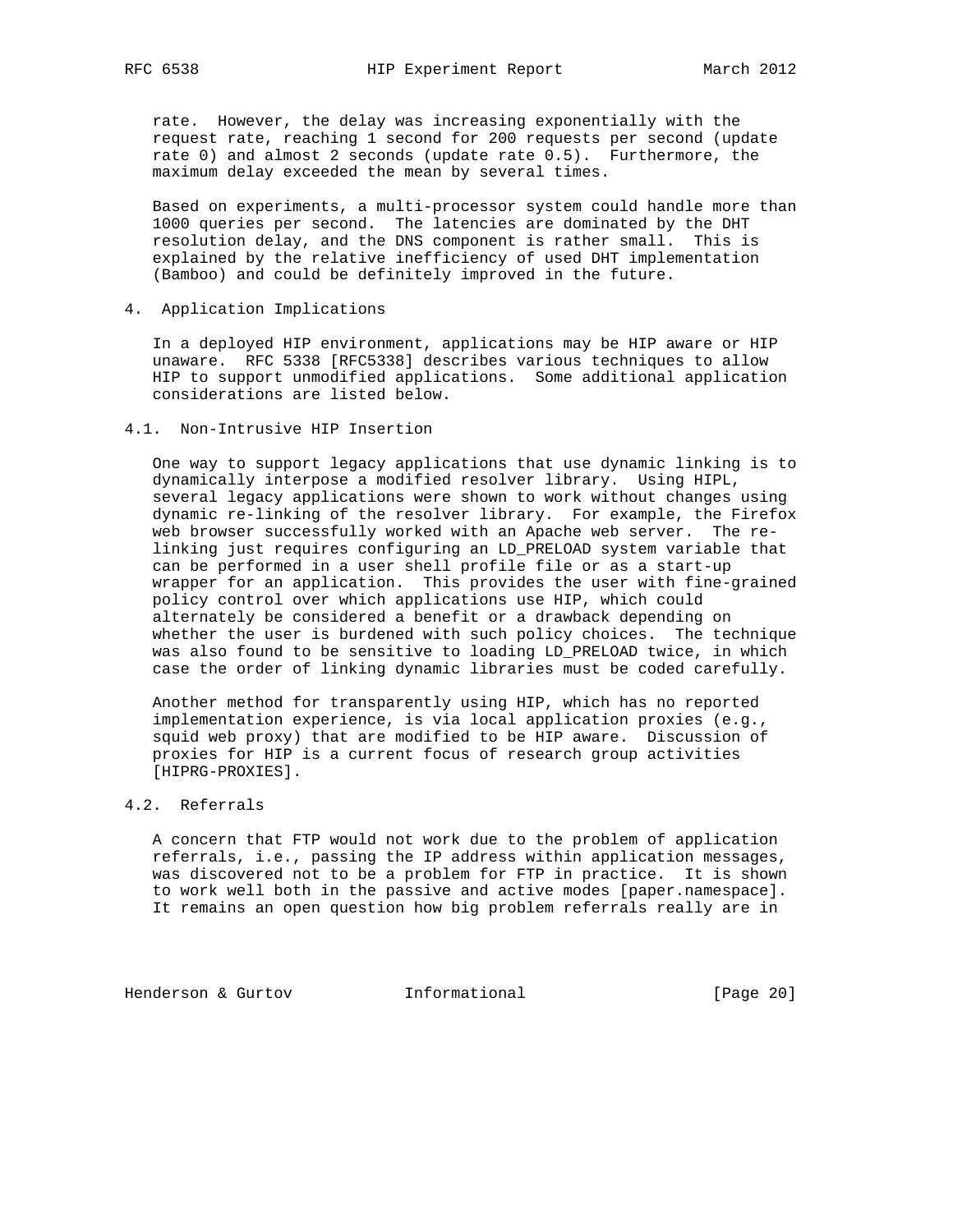the practice. At least, they do not seem used for the client side because they are behind NATs, and, therefore, client addresses are unsuitable as referrals.

4.3. Latency

 Some applications may be sensitive to additional RTTs or processing due to HIP resolutions or the protocol itself. For instance, page load speed for web browsers is a critical metric for browser designers. Some applications or deployments may not wish to trade application speed for the security and mobility management that HIP offers.

5. Network Operator's Perspective

 There is no known deployment of HIP by a data service provider. However, some issues regarding HIP have been brought to the HIP research group by a network provider and are summarized below and in [HIP-OPERATORS].

5.1. Management of the Host Identity Namespace

 When a network operator deploys HIP for its customers, several issues with management of host identities arise. The operator may prefer to generate the host identity itself rather than let each host create the identities. Several factors can create such a need. Public private key generation is a demanding operation that can take tens of seconds on a lightweight device, such as a mobile phone. After generating a host identity, the operator can immediately insert it into its own AAA databases and network firewalls. This way, the users would not need to be concerned with technical details of host identity management.

 The operator may use a Public Key Infrastructure (PKI) to certify host identities of its customers. Then, it uses the private key of an operator's Certificate Authority (CA) to sign the public key of its customers. This way, third parties possessing the public key of the CA can verify the customer's host identity and use this information, e.g., for admission control to infrastructure. Such practice raises the security level of HIP when self-generated host identities are used.

 When the operator is using neither PKI nor DNS Security (DNSSEC) host names, the problem of securely exchanging host identities remains. When HIP is used in opportunistic mode, a man-in-the-middle can still intercept the exchange and replace the host identities with its own.

Henderson & Gurtov **Informational** [Page 21]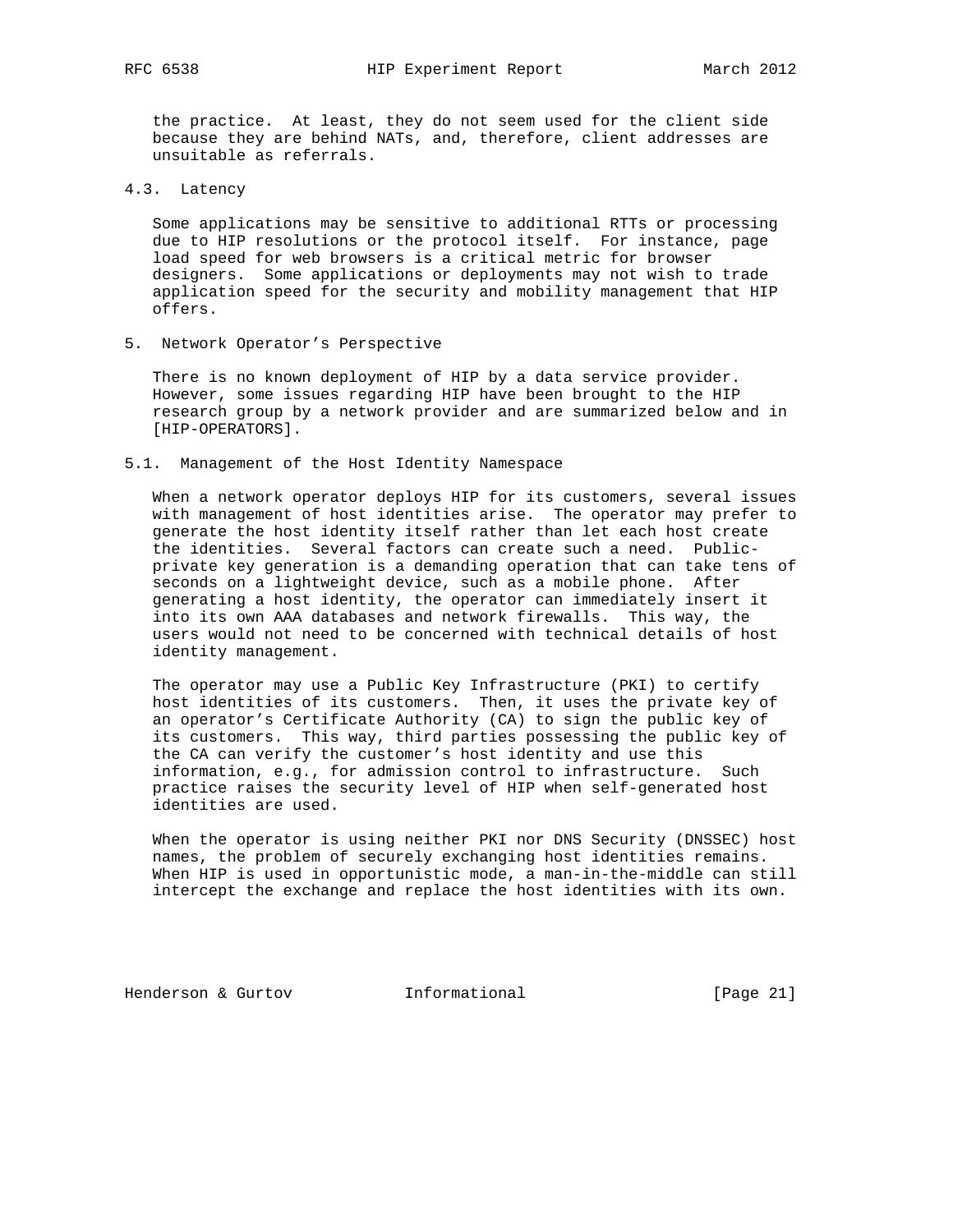For instance, the signaling provided by SIP could be used to deliver host identities if it were secured by existing mechanisms in the operator's network.

5.2. Use of ESP Encryption

 The research group has discussed whether operators can provide "value-added" services and priority, and comply with wiretapping laws, if all sessions are encrypted. This is not so much a HIP issue as a general end-to-end encryption issue.

 The processing power of mobile devices also must be considered. One study evaluated the use of HIP and ESP on lightweight devices (Nokia N770 Internet Tablets having 200 MHz processors) [paper.mobiarch]. The overhead of using ESP on such a platform was found to be tolerable, about 30% in terms of throughput. With a bulk TCP transfer over WiFi, transfer without HIP was producing 4.86 Mbps, while over ESP security associations set up by HIP it was 3.27 Mbps. A lightweight HIP base exchange for this purpose is being developed at the time of this writing [HIP-DEX].

 It is also possible to use HIP in a NULL encryption configuration if one of SHA1 or MD5 authentication are used.

5.3. Access Control Lists Based on HITs

 A firewall typically separates an organization's network from the rest of the Internet. An Access Control List (ACL) specifies packet forwarding policies in the firewall. Current firewalls can filter out packets based on IP addresses, transport protocol, and port values. These values are often unprotected in data packets and can be spoofed by an attacker. By trying out common well-known ports and a range of IP addresses, an attacker can often penetrate the firewall defenses.

 Furthermore, legacy firewalls often disallow IPsec traffic and drop HIP control packets. HIP allows ACLs to be protected based on packet exchanges that may be authenticated by middleboxes. However, HITs are not aggregatable, so HIT-based ACLs may be longer in length (due to an inability to group hosts with a single entry) and harder to deal with by human users (due to the length of the HIT compared with an IPv4 or IPv6 prefix).

 Additionally, operators would like to grant access to the clients from domains such as example.com regardless of their current locators or HITs. This is difficult without a forward confirmed reverse DNS to use for non-repudiation purposes.

Henderson & Gurtov **Informational** [Page 22]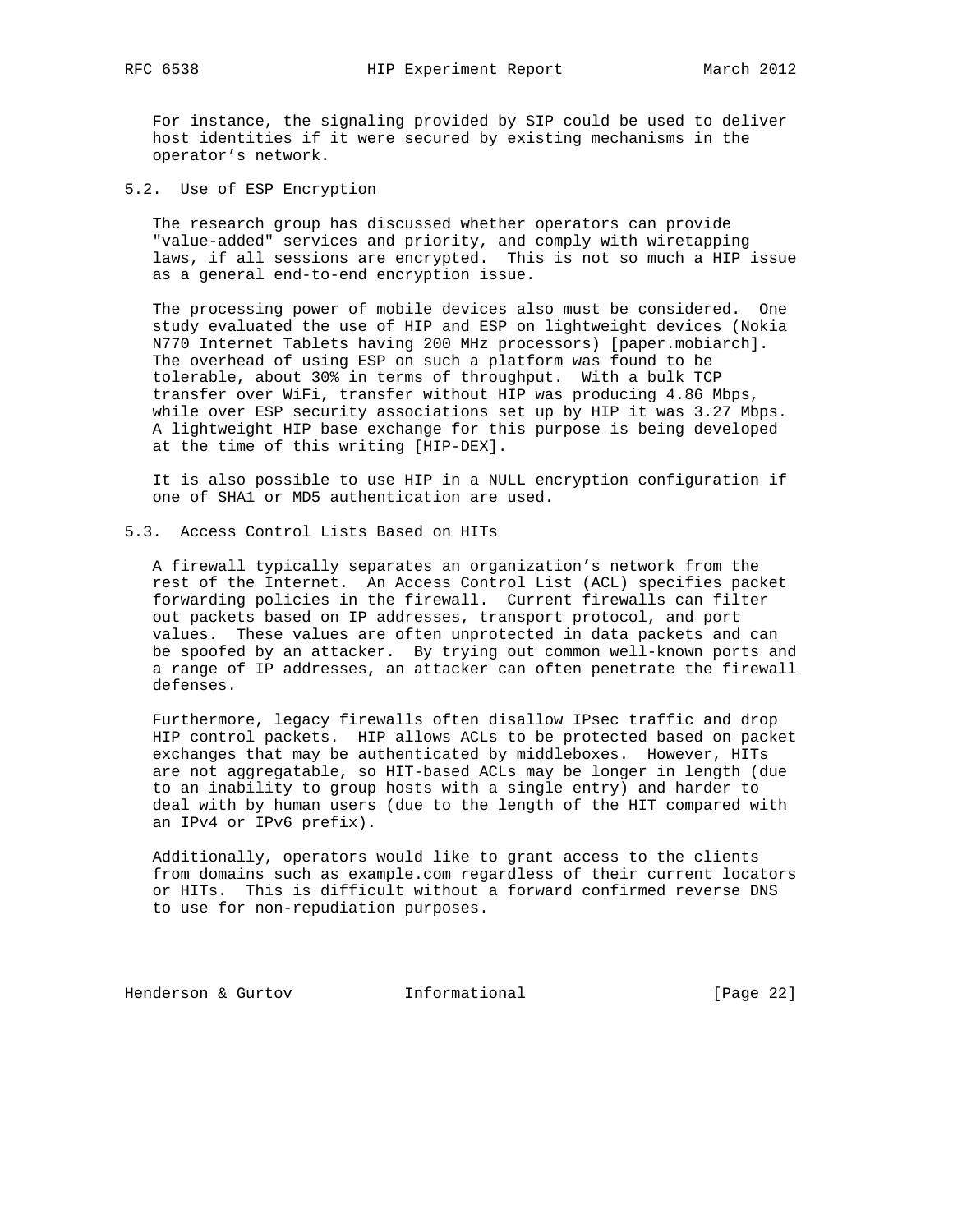# 5.4. Firewall Issues

 Helsinki University of Technology (TKK, now Aalto) has implemented a HIP firewall based on Linux iptables [paper.firewall] that operates in user-space.

 In general, firewalls can be stateless, filtering packets based only on the ACL, and stateful, following and remembering packet flows. Stateless firewalls are simple to implement but provide only coarse grained protection. However, their performance can be efficient since packet processing requires little memory or CPU resources. A stateful firewall determines if a packet belongs to an existing flow or starts a new flow. A flow identifier combines information from several protocol headers to classify packets. A firewall removes the state when the flow terminates (e.g., a TCP connection is closed) or after a timeout. A firewall can drop suspicious packets that fail a checksum or contain sequence numbers outside of the current sliding window.

 A transparent firewall does not require that hosts within the protected network register or even know of the existence of the firewall. An explicit firewall requires registration and authentication of the hosts.

 A HIP-aware firewall operating in the middle identifies flows using HITs of communicating hosts, as well as SPI values and IP addresses. The firewall must link together the HIP base exchange and subsequent IPsec ESP data packets. During the base exchange, the firewall learns the SPI values from I2 and R2 packets. Then, the firewall only allows ESP packets with a known SPI value and arriving from the same IP address as during the base exchange. If the host changes its location and the IP address, the firewall, if still on the path, learns about the changes by following the mobility update packets.

 It is possible to implement a stateless, end-host-based firewall to reuse existing higher-layer mechanisms such as access control lists in the system. In this mode of operation, HITs would be used in the access control lists, and while the base exchange might complete, ESP is not passed to the transport layer unless the HITs are allowed in the access control list.

 A HIP host can register to an explicit firewall using the usual procedure [RFC5203]. The registration enables the host and the firewall to authenticate each other. In a common case, where the Initiator and Responder hosts are located behind different firewalls, the Initiator may need to first register with its own firewall, and afterward, with the Responder's firewall.

Henderson & Gurtov **Informational** [Page 23]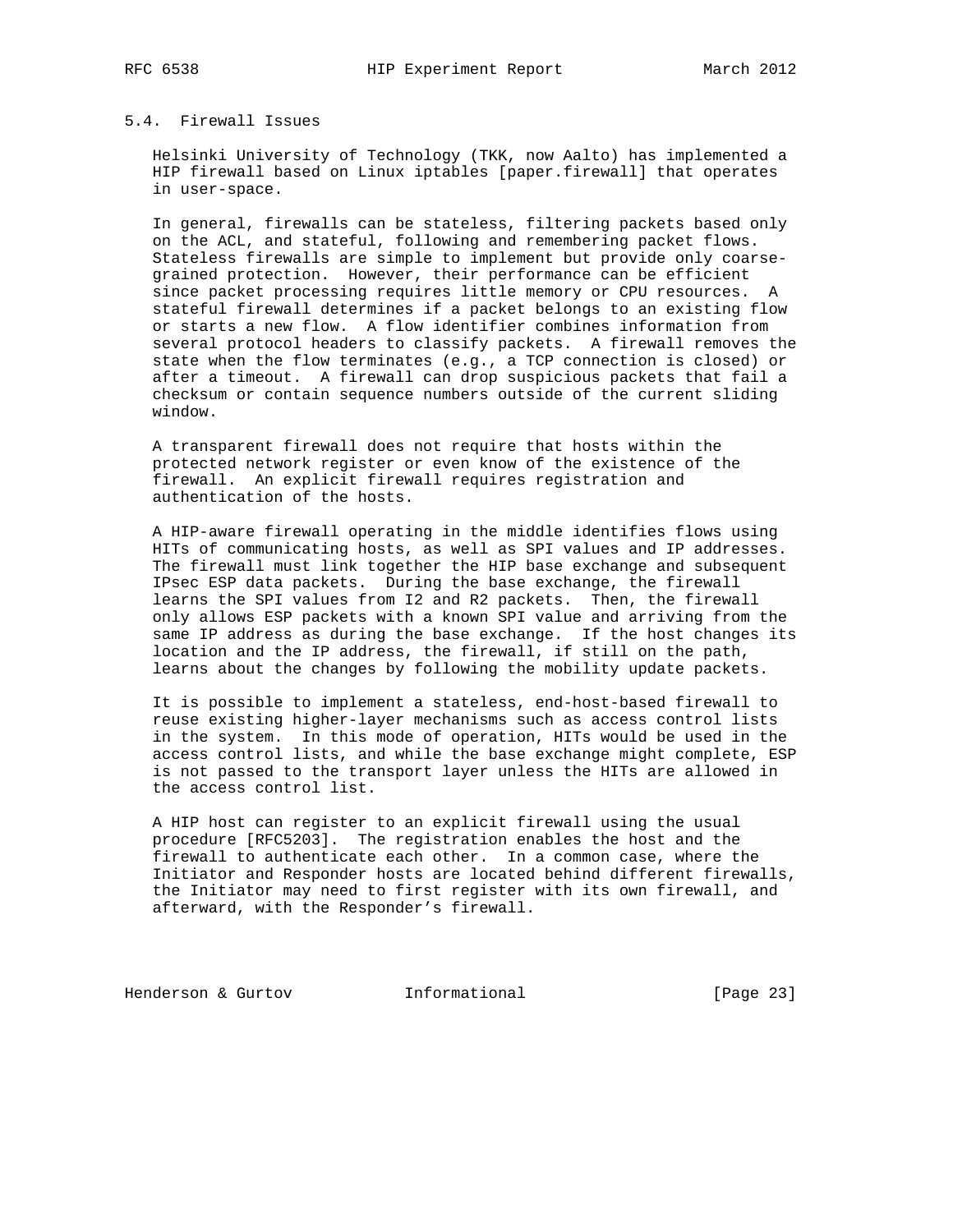Some researchers have suggested that a firewall for security-critical environments should get involved in the base exchange and UPDATE procedures with middlebox-injected echo requests. Otherwise, the firewall can be circumvented with replay attacks if there is a compromised node within the network that the firewall is trying to protect [HIP-MIDDLE].

6. User Privacy Issues

 Using public keys for identifying hosts creates a privacy problem as third parties can determine the source host even if attached to a different location in the network. Various transactions of the host could be linked together if the host uses the same public key. Furthermore, using a static IP address also allows linking of transactions of the host. Multiplexing multiple hosts behind a single NAT or using short address leases from DHCP can reduce the problem of user tracking. However, IPv6 addresses could reduce the occurrence of NAT translation and cause additional privacy issues related to the use of Media Access Control (MAC) addresses in IPv6 address autoconfiguration. HIP does provide for the use of anonymous (unpublished) HITs in cases in which the Initiator prefers to remain anonymous, but the Responder must be willing to accept sessions from anonymous peers.

 With mutual authentication, the HIP Initiator should not have to reveal its identity (public key) to either a passive adversary or an active attacker. The HIP Initiator can authenticate the Responder's R1 packet before encrypting its host identity with the Diffie- Hellman-generated keying material and sending it in the I2 packet. The authentication step upon receiving an R1 defeats the active attacker (impersonator) of the Responder, and the act of encrypting the identity defeats the passive adversary. Since the Responder sends its public key unencrypted in the first reply message (R1) to the Initiator, the Responder's identity will be revealed to third party on-path eavesdroppers. However, if the Responder authenticates the Initiator and performs access controls before sending the R1, the Responder can avoid disclosing its public key to an active attacker.

 DNS records can provide information combining host identity and location information, the host public key, and host IP address. Therefore, identity and location privacy are related and should be treated in an integrated approach. The goal of the BLIND is to provide a framework for identity and location privacy [paper.blind] [HIP-PRIVACY]. The identity protection is achieved by hiding the actual public keys from third parties so that only the trusted hosts can recognize the keys. Location privacy is achieved by integrating traffic forwarding with NAT translation and decoupling host identities from locators. The use of random IP and MAC addresses

Henderson & Gurtov **Informational** [Page 24]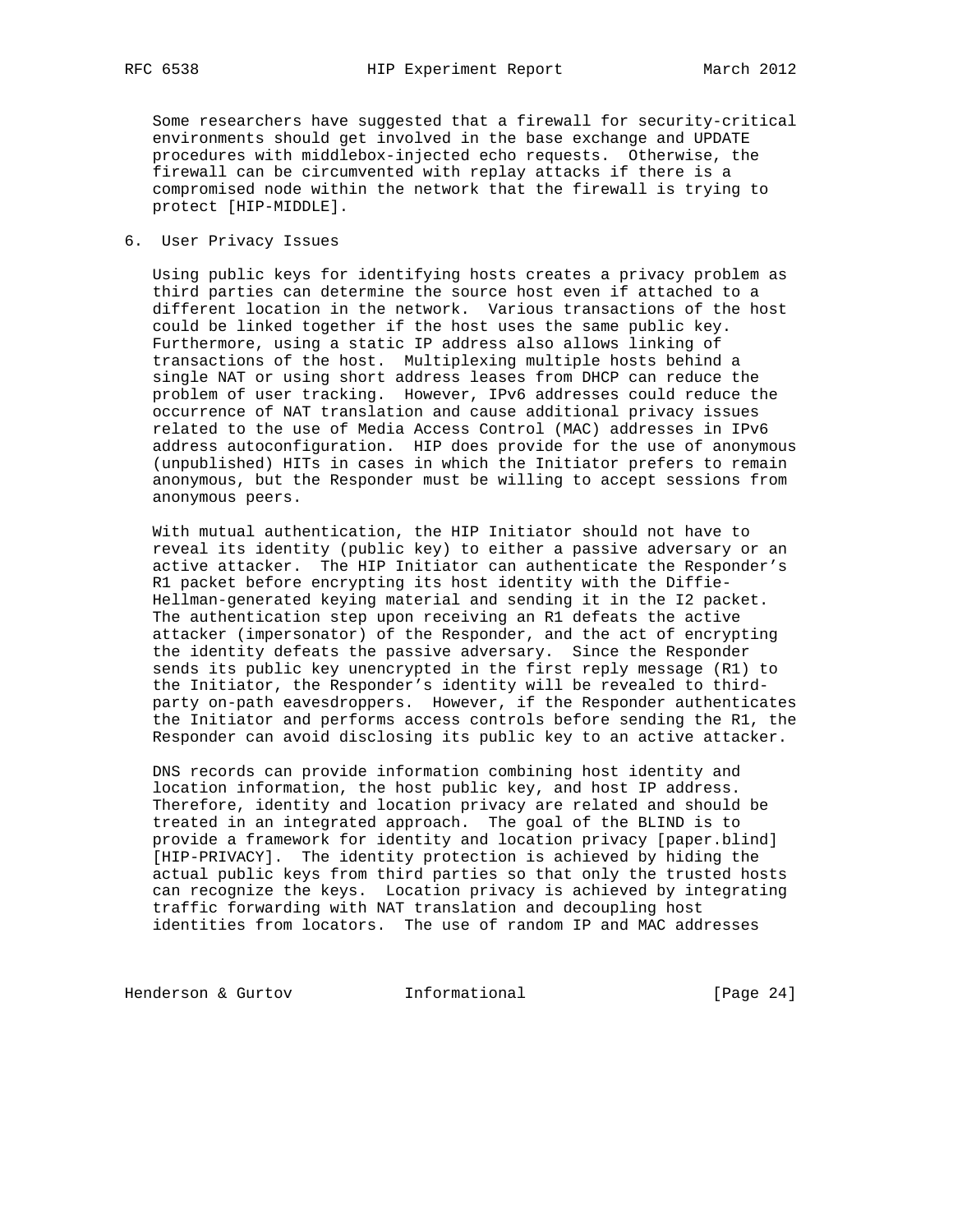also reduces the issue of location privacy shifting the focus to protecting host identifiers from third parties. This approach is, by its very nature, incompatible with middlebox authentication.

 To prevent revealing the identity, the host public key and its hash (HIT) can be encrypted with a secret key known beforehand to both Initiator and Responder. However, this is a requirement that cannot be easily implemented in practice. The BLIND framework provides protection from active and passive attackers using a modified HIP base exchange. If the host avoids storing its public keys in the reverse DNS or DHT repository, the framework achieves full location and identity privacy.

 An alternative approach to reducing privacy threats of persistent identifiers is to replace them with short-lived identifiers that are changed regularly to prevent user tracking. Furthermore, identifiers must be changed simultaneously at all protocol layers; otherwise, an adversary could still link the new identifier by looking at an identifier at another protocol layer that remained the same after the change. The HIP privacy architecture that simultaneously changes identifiers on MAC, IP, and HIP/IPsec layers was developed at Helsinki University of Technology (TKK, now Aalto) [thesis.takkinen]. HIP could be extended in the future to allow active sessions to migrate identities.

7. Experimental Basis of This Report

 This report is derived from reported experiences and research results of early adopters, implementers, and research activities. In particular, a number of implementations have been in development since 2002 (Section 2).

 One production-level deployment of HIP has been reported. Boeing has described how it uses HIP to build Layer 2 VPNs over untrusted wireless networks [HIPLS]. This use case is not a traditional end host-based use of HIP, but rather, it is one that uses HIP-aware middleboxes to create ESP tunnels on-demand between provider-edge (PE) devices.

 The InfraHIP II project is deploying HIP infrastructure (test servers, rendezvous and relay servers) in the public Internet.

 The following is a possibly incomplete list of past and current research activities related to HIP.

 o Boeing Research & Technology (J. Ahrenholz, O. Brewer, J. Fang, T. Henderson, D. Mattes, J. Meegan, R. Paine, S. Venema, OpenHIP implementation, Secure Mobile Architecture)

Henderson & Gurtov **Informational** [Page 25]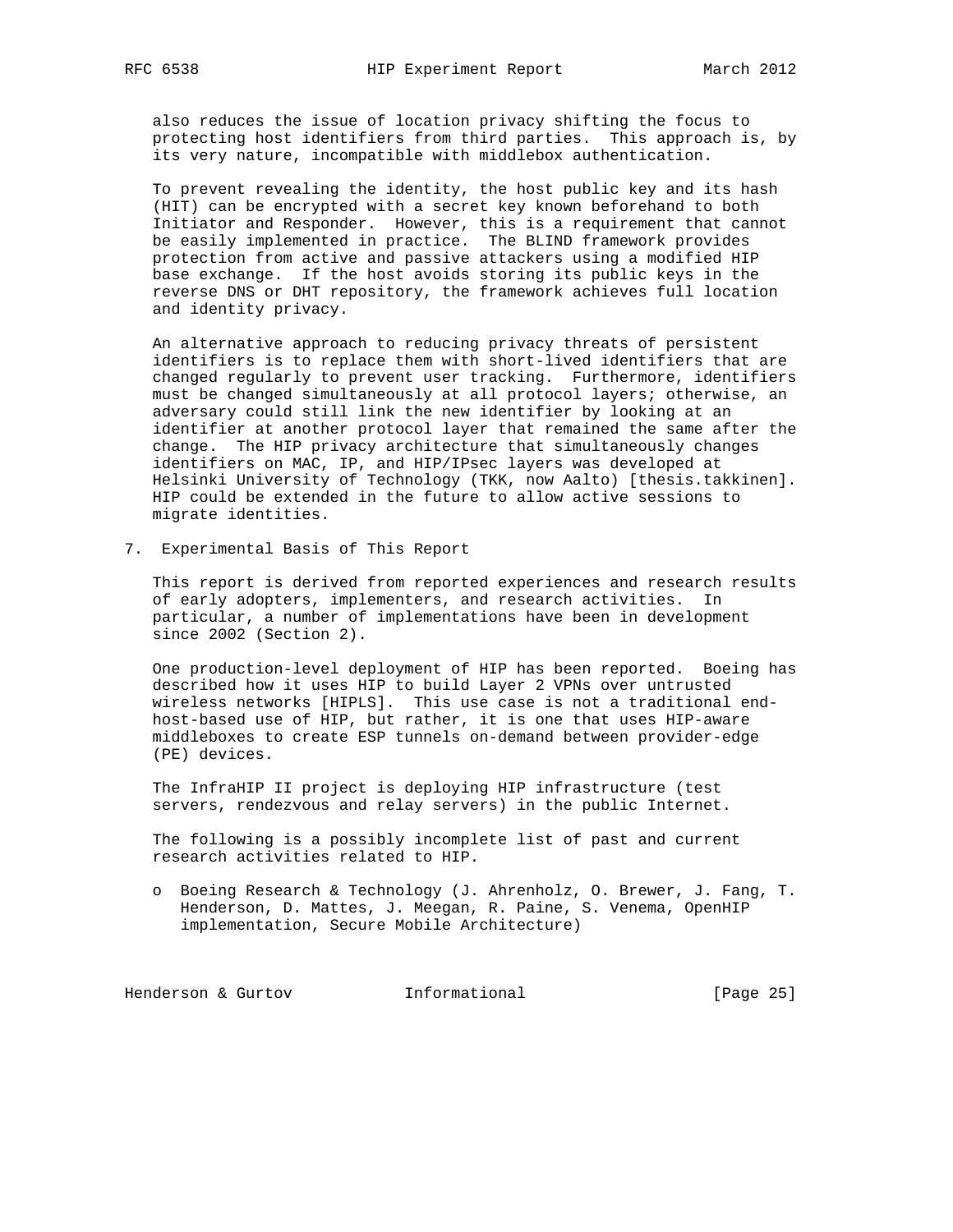- o NomadicLab, Ericsson (P. Jokela, P. Nikander, J. Melen. BSD HIP implementation)
- o Helsinki Institute for Information Technology (HIIT) (A. Gurtov, M. Komu, A. Pathak, D. Beltrami. HIPL, legacy NAT traversal, firewall, i3, native API)
- o Helsinki University of Technology (TKK, now Aalto) (Janne Lindqvist, Niklas Karlsson, Laura Takkinen, and Essi Vehmersalo. HIP security and firewalls, multiple identities, and privacy management)
- o University of California, Berkeley (A. Joseph, HIP proxy implementation)
- o Laboratory of Computer Architecture and Networks, Polytechnic School of University of Sao Paulo, Brazil (T. Carvalho, HIP measurements, Hi3)
- o Telecom Italia (M. Morelli, comparing existing HIP implementations)
- o NEC Heidelberg (L. Eggert, M. Esteban, V. Schmitt working on RVS implementation, DNS, NAT traversal)
- o University of Hamburg-Harburg (M. Shanmugam, A. Nagarajan, HIP registration protocol)
- o University of Tuebingen (K. Wehrle, T. Lebenslauf to work on Hi3 or HIP-OpenDHT)
- o University of Parma (UNIPR), Department of Information Engineering Parma, Italy. (N. Fedotova, HIP for P2P)
- o Siemens (H. Tschofenig, HIP middleboxes)
- o Denmark (Aalborg University, Lars Roost, Gustav Haraldsson, Per Toft, HIP evaluation project, OpenDHT-HIP interface)
- o Microsoft Research, Cambridge (T. Aura, HIP analysis)
- o MIT (H. Balakrishnan. Delegation-Oriented Architecture)
- o Huawei (D. Zhang, X. Xu, hierarchical HIP architecture, HIP proxy, key revocation)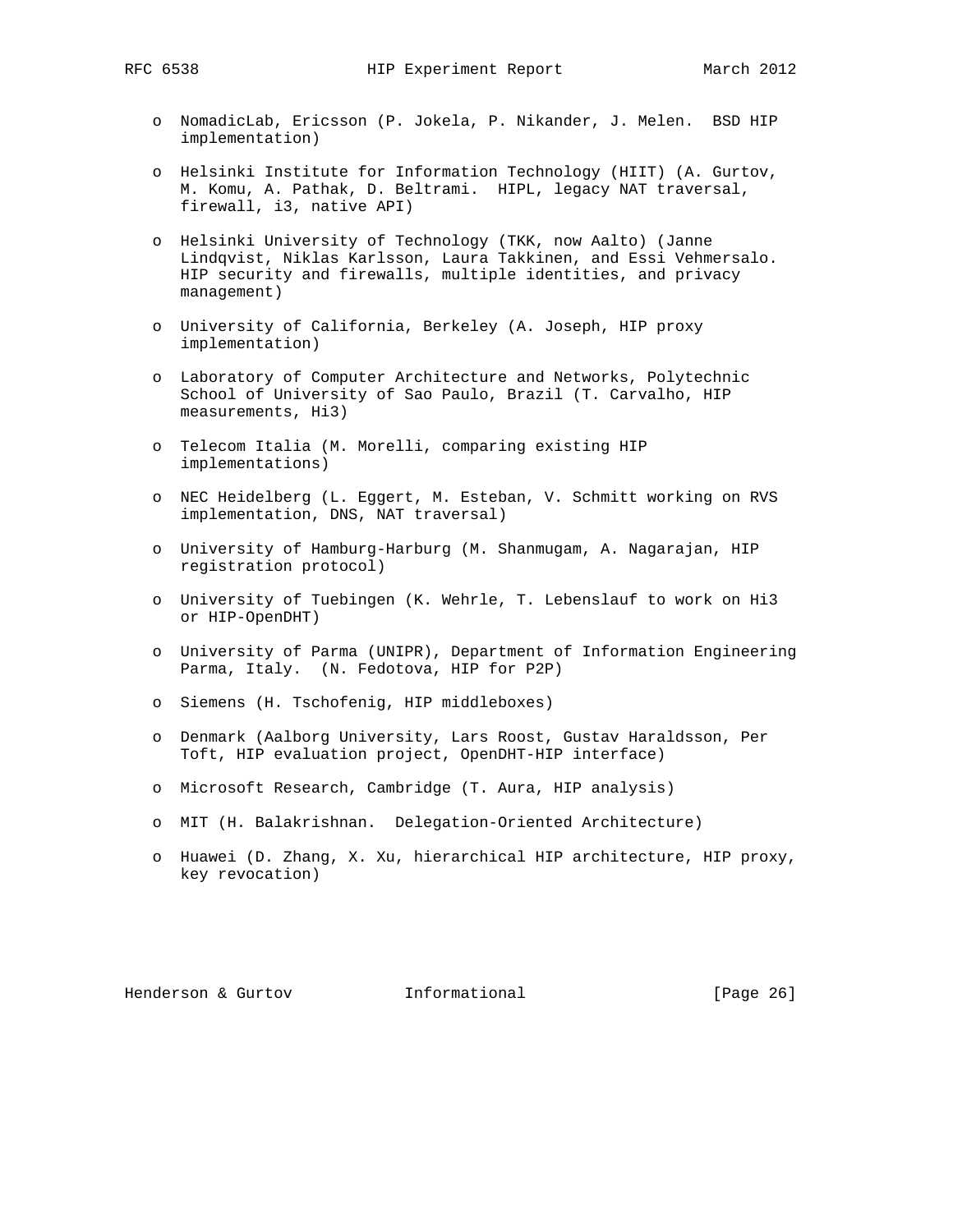# 8. Related Work on ID-Locator Split

 This section briefly summarizes the related work on the ID-locator split with particular focus on recent IETF and IRTF activity. In the academic research community, several related proposals were explored prior to the founding of this research group, such as the Internet Indirection Infrastructure (i3) [paper.i3], IPNL [paper.layered], DataRouter [paper.datarouter], Network Pointers [paper.netpointers], FARA [paper.fara], and TRIAD [paper.triad].

 The topic of whether a new namespace is needed for the Internet has been controversial. The Namespace Research Group (NSRG) at the IRTF was not able to reach consensus on the issue, nor even to publish a final report. Yet, there seems to be little disagreement that, for many scenarios, some level of indirection from network name to network location is essential or highly desirable to provide adequate service. Mobile IP [RFC6275] is one example that reuses an existing namespace for host naming. Since Mobile IP was finalized, many new variants to providing this indirection have been suggested. Even prior to Mobile IP, the IETF has published informational documents describing architectures separating network name and location, including the work of Jerome Saltzer [RFC1498] and Nimrod [RFC1992].

 Most recently, there have been standardization and development efforts in the IETF and IRTF as follows:

 o The Site Multihoming in IPv6 (multi6) WG documented the ways that multihoming is currently implemented in IPv4 networks and evaluated several approaches for advanced multihoming. The security threats and impact on transport protocols were covered during the evaluation. The work continued in another WG, Site Multihoming by IPv6 Intermediation (shim6), which is focusing on specifications of one selected approach [RFC5533]. Shim6 uses the approach of inserting a shim layer between the IP and the transport layers that hides effects of changes in the set of available addresses. The applications are using one active address that supports referrals. Shim6 relies on cryptographically generated IPv6 addresses to solve the address ownership problem. HIP and shim6 are architecturally similar and use a common format for control packets. HIP specifications define only simple multihoming scenarios leaving such important issues as interface selection untouched. Shim6 offers complementary functionality that can be reused in HIP [REAP4HIP]. The OpenHIP implementation integrates HIP and shim6 protocols in the same framework, with the goal of allowing HIP to reuse the shim6 failure detection protocol. Furthermore, HIP and shim6 socket APIs have been jointly designed [RFC6317] [RFC6316].

Henderson & Gurtov **Informational** [Page 27]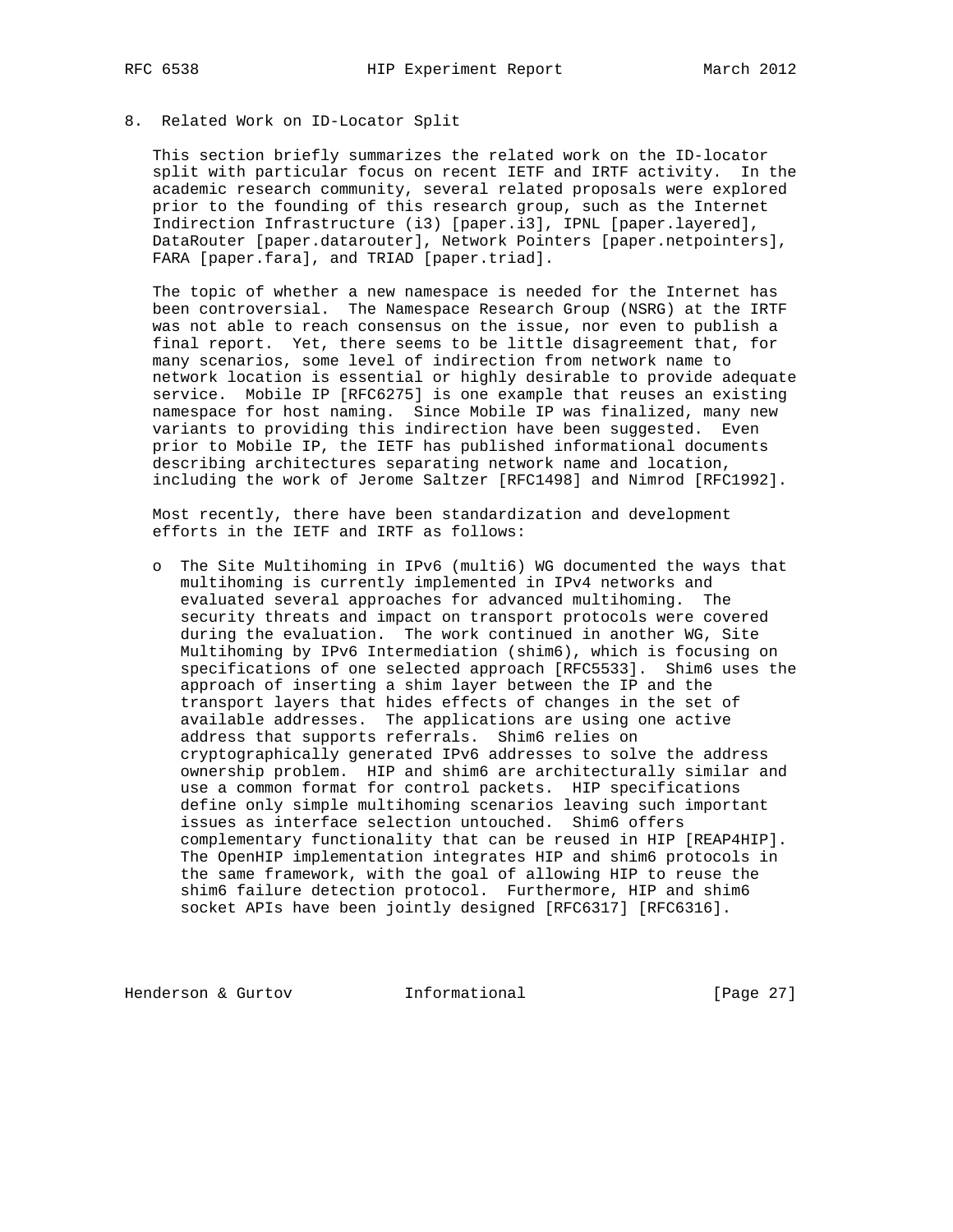- o The IRTF Routing Research Group (RRG) has explored a class of solutions to the global routing scalability problem that involve either separation of the existing IP address space into those used for identifiers and locators as in LISP [LISP] and Six/One Router [SIX-ONE] and those advocating a fuller separation of these roles including ILNP [ILNP] and RANGI [RANGI].
- o The End-Middle-End research group considered the potential for an explicit signaling and policy control plane for middleboxes and endpoints [EME]; at a joint meeting at IETF 69, the HIP and EME research groups discussed whether the EME framework could help HIP with middlebox traversal.
- o The IETF Multipath TCP working group is developing mechanisms to simultaneously use multiple paths in a regular TCP session. The MPTCP solution aims to solve the multihoming problem also addressed by HIP but by solving it for TCP specifically.
- o The Unmanaged Internet Protocol bears several similarities to the HIP architecture, such as the focus on identifiers that are not centrally managed that are also based on a cryptographic hash of a node's public key [thesis.ford].
- o Apple Back To My Mac service provides secure connections between hosts using IPsec between a pair of host identifiers. However, the host identifier is reported to be an IPv6 Unique Local Addressing (ULA) address rather than a HIP identifier [RFC6281].

 Although the HIP research group has not formally tried to compare HIP with other ID-locator split approaches, such discussions have occurred on other lists such as the Routing research group mailing list, and a comparison of HIP's mobility management solution with other approaches was published in [MOBILITY-COMPARISON].

9. Security Considerations

 This document is an informational survey of HIP-related research and experience. Space precludes a full accounting of all security issues associated with the approaches surveyed here, but the individually referenced documents may discuss security considerations for their respective protocol component. HIP security considerations for the base HIP protocol can be found in Section 8 of [RFC5201].

Henderson & Gurtov **Informational** [Page 28]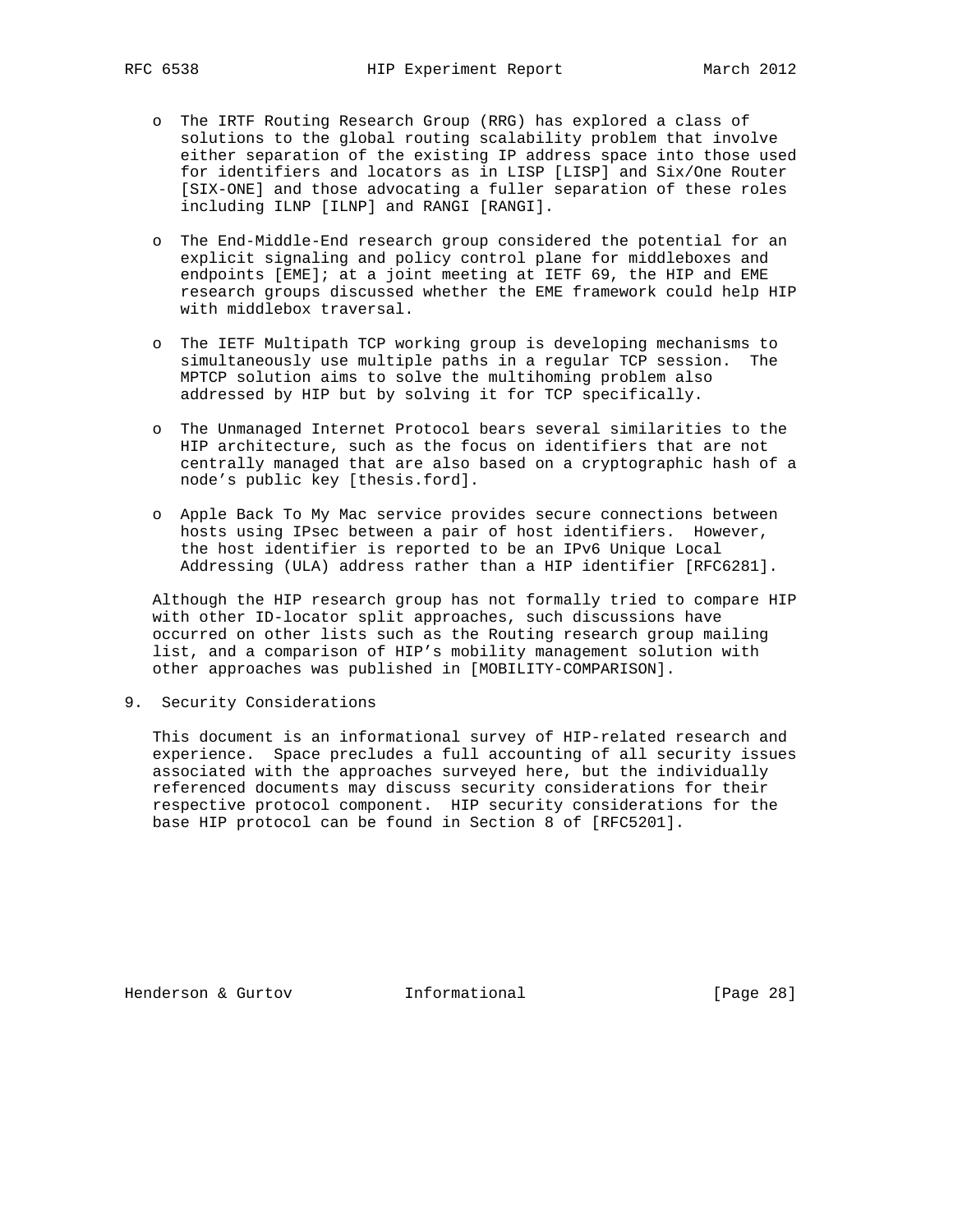10. Acknowledgments

 Miika Komu, Pekka Nikander, Ari Keranen, and Jeff Ahrenholz have provided helpful comments on earlier draft versions of this document. Miika Komu also contributed the section on opportunistic mode. We also thank Dacheng Zhang for contributions on hierarchical HIP architectures and the Crypto Forum Research Group (Adam Back and Paul Hoffman) for clarification of Diffie-Hellman privacy properties.

- 11. Informative References
	- [BEET-MODE] Nikander, P. and J. Melen, "A Bound End-to-End Tunnel (BEET) mode for ESP", Work in Progress, August 2008.
	- [EME] Francis, P., Guha, S., Brim, S., and M. Shore, "An EME Signaling Protocol Design", Work in Progress, April 2007.
	- [HIP-DEX] Moskowitz, R., "HIP Diet EXchange (DEX)", Work in Progress, March 2011.

#### [HIP-MIDDLE]

 Hummen, R., Heer, T., Wehrle, K., and M. Komu, "End-Host Authentication for HIP Middleboxes", Work in Progress, October 2011.

[HIP-OPERATORS]

 Dietz, T., Brunner, M., Papadoglou, N., Raptis, V., and K. Kypris, "Issues of HIP in an Operators Networks", Work in Progress, October 2005.

## [HIP-PRIVACY]

 Zhang, D. and M. Komu, "An Extension of HIP Base Exchange to Support Identity Privacy", Work in Progress, July 2011.

 [HIPLS] Henderson, T., Venema, S., and D. Mattes, "HIP-based Virtual Private LAN Service (HIPLS)", Work in Progress, September 2011.

## [HIPRG-PROXIES]

 Zhang, D., Xu, X., Yao, J., and Z. Cao, "Investigation in HIP Proxies", Work in Progress, October 2011.

 [HIT2IP] Ponomarev, O. and A. Gurtov, "Embedding Host Identity Tags Data in DNS", Work in Progress, July 2009.

Henderson & Gurtov **Informational** [Page 29]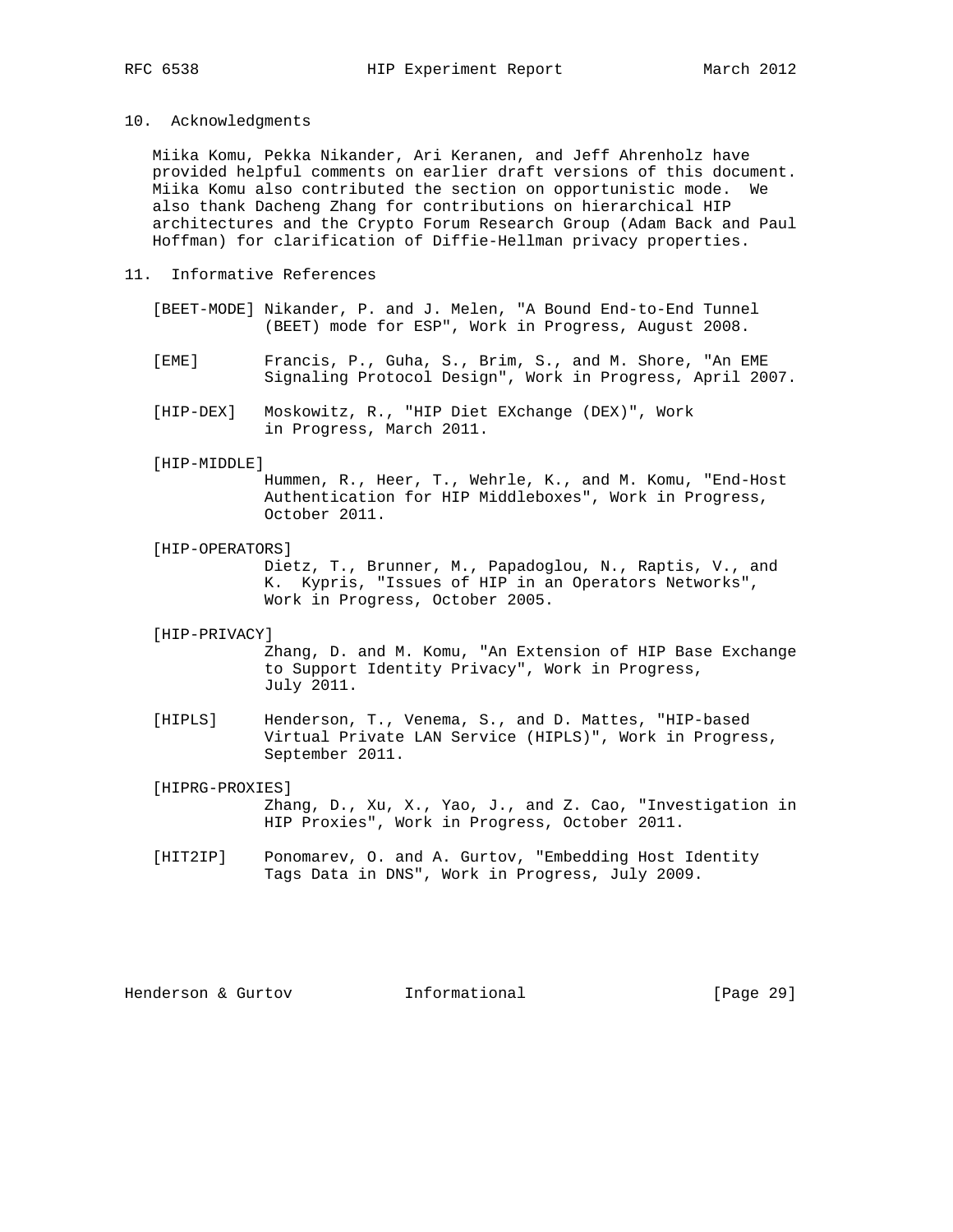- [ILNP] Atkinson, R., "ILNP Concept of Operations", Work in Progress, July 2011.
- [LISP] Farinacci, D., Fuller, V., Meyer, D., and D. Lewis, "Locator/ID Separation Protocol (LISP)", Work in Progress, November 2011.
- [LMDR] Swami, Y., Le, K., and W. Eddy, "Lightweight Mobility Detection and Response (LMDR) Algorithm for TCP", Work in Progress, February 2006.
- [MOBILITY-COMPARISON] Thaler, D., "A Comparison of IP Mobility-Related Protocols", Work in Progress, October 2006.
- [MULTI-HOMED] Huitema, C., "Multi-homed TCP", Work in Progress, May 1995.
- [NAT-TRAVERSAL] Keranen, A. and J. Melen, "Native NAT Traversal Mode for the Host Identity Protocol", Work in Progress, January 2011.
- [RANGI] Xu, X., "Routing Architecture for the Next Generation Internet (RANGI)", Work in Progress, August 2010.
- [REAP4HIP] Oliva, A. and M. Bagnulo, "Fault tolerance configurations for HIP multihoming", Work in Progress, July 2007.
- [RFC1498] Saltzer, J., "On the Naming and Binding of Network Destinations", RFC 1498, August 1993.
- [RFC1992] Castineyra, I., Chiappa, N., and M. Steenstrup, "The Nimrod Routing Architecture", RFC 1992, August 1996.
- [RFC2367] McDonald, D., Metz, C., and B. Phan, "PF\_KEY Key Management API, Version 2", RFC 2367, July 1998.
- [RFC4303] Kent, S., "IP Encapsulating Security Payload (ESP)", RFC 4303, December 2005.
- [RFC4380] Huitema, C., "Teredo: Tunneling IPv6 over UDP through Network Address Translations (NATs)", RFC 4380, February 2006.

Henderson & Gurtov **Informational** [Page 30]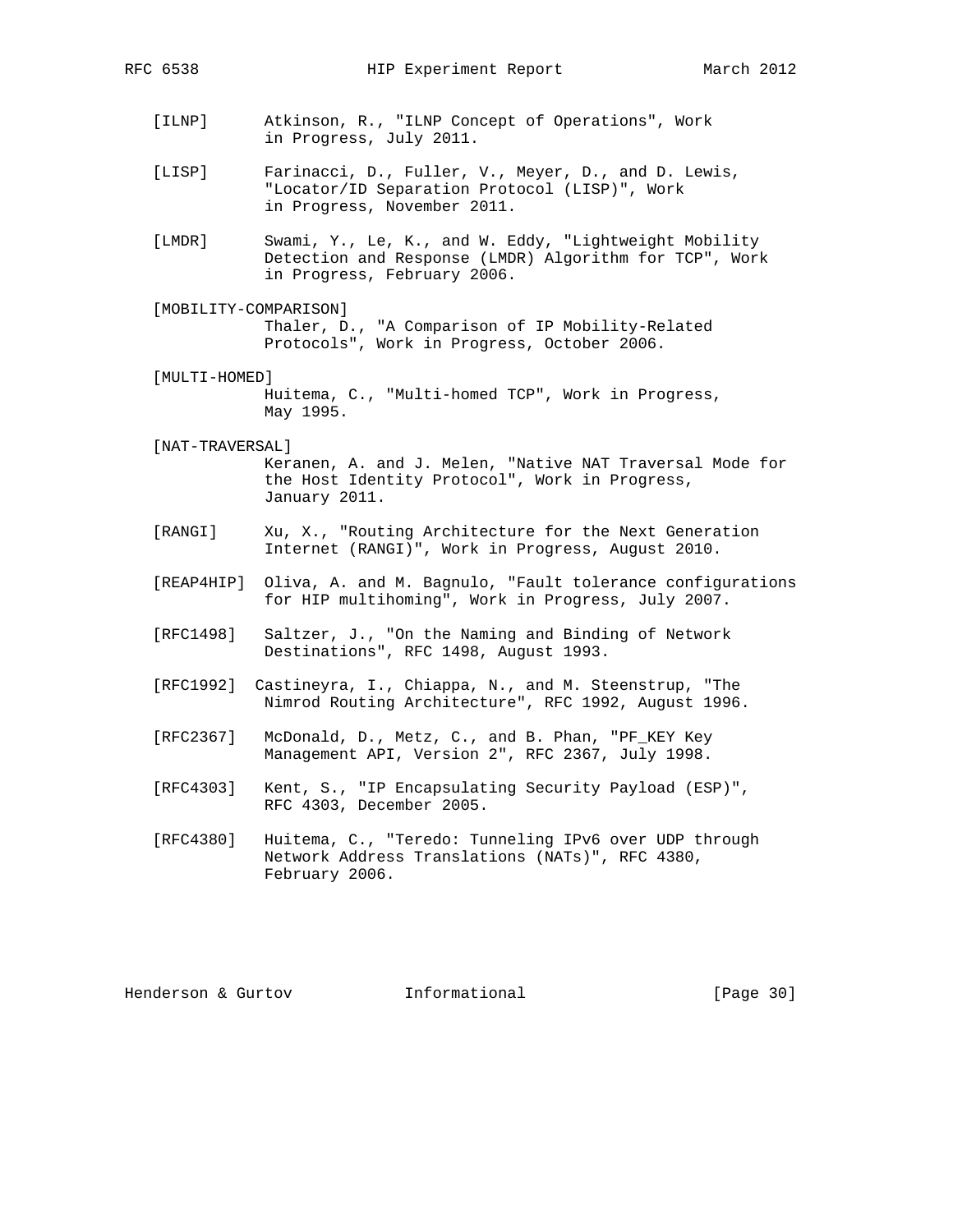- [RFC4423] Moskowitz, R. and P. Nikander, "Host Identity Protocol (HIP) Architecture", RFC 4423, May 2006.
- [RFC4843] Nikander, P., Laganier, J., and F. Dupont, "An IPv6 Prefix for Overlay Routable Cryptographic Hash Identifiers (ORCHID)", RFC 4843, April 2007.
- [RFC5201] Moskowitz, R., Nikander, P., Jokela, P., and T. Henderson, "Host Identity Protocol", RFC 5201, April 2008.
- [RFC5202] Jokela, P., Moskowitz, R., and P. Nikander, "Using the Encapsulating Security Payload (ESP) Transport Format with the Host Identity Protocol (HIP)", RFC 5202, April 2008.
- [RFC5203] Laganier, J., Koponen, T., and L. Eggert, "Host Identity Protocol (HIP) Registration Extension", RFC 5203, April 2008.
- [RFC5204] Laganier, J. and L. Eggert, "Host Identity Protocol (HIP) Rendezvous Extension", RFC 5204, April 2008.
- [RFC5205] Nikander, P. and J. Laganier, "Host Identity Protocol (HIP) Domain Name System (DNS) Extensions", RFC 5205, April 2008.
- [RFC5206] Nikander, P., Henderson, T., Vogt, C., and J. Arkko, "End- Host Mobility and Multihoming with the Host Identity Protocol", RFC 5206, April 2008.
- [RFC5207] Stiemerling, M., Quittek, J., and L. Eggert, "NAT and Firewall Traversal Issues of Host Identity Protocol (HIP) Communication", RFC 5207, April 2008.
- [RFC5338] Henderson, T., Nikander, P., and M. Komu, "Using the Host Identity Protocol with Legacy Applications", RFC 5338, September 2008.
- [RFC5533] Nordmark, E. and M. Bagnulo, "Shim6: Level 3 Multihoming Shim Protocol for IPv6", RFC 5533, June 2009.
- [RFC5770] Komu, M., Henderson, T., Tschofenig, H., Melen, J., and A. Keranen, "Basic Host Identity Protocol (HIP) Extensions for Traversal of Network Address Translators", RFC 5770, April 2010.

Henderson & Gurtov **Informational** [Page 31]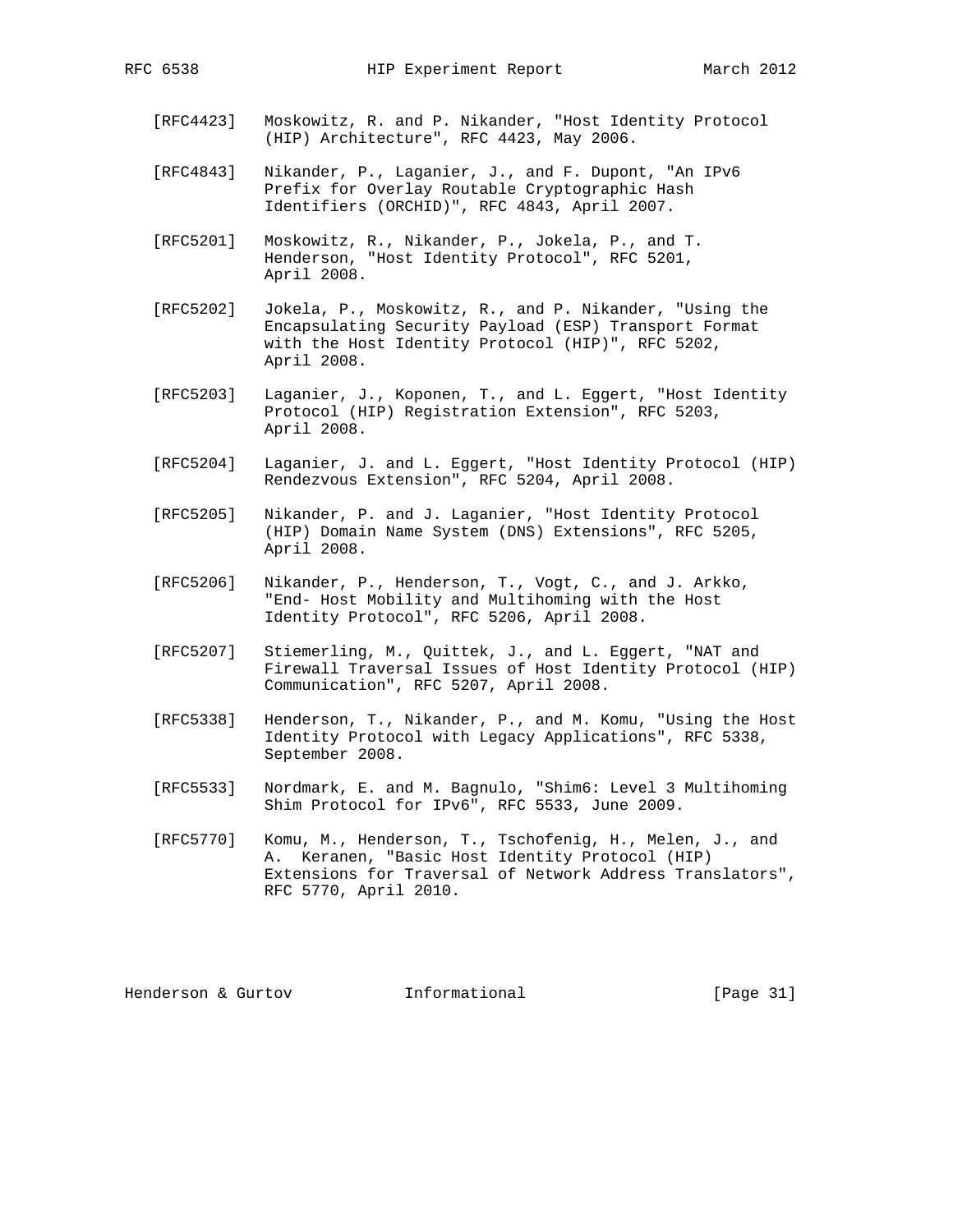- [RFC6253] Heer, T. and S. Varjonen, "Host Identity Protocol Certificates", RFC 6253, May 2011.
- [RFC6275] Perkins, C., Ed., Johnson, D., and J. Arkko, "Mobility Support in IPv6", RFC 6275, July 2011.
- [RFC6281] Cheshire, S., Zhu, Z., Wakikawa, R., and L. Zhang, "Understanding Apple's Back to My Mac (BTMM) Service", RFC 6281, June 2011.
- [RFC6298] Paxson, V., Allman, M., Chu, J., and M. Sargent, "Computing TCP's Retransmission Timer", RFC 6298, June 2011.
- [RFC6316] Komu, M., Bagnulo, M., Slavov, K., and S. Sugimoto, "Sockets Application Program Interface (API) for Multihoming Shim", RFC 6316, July 2011.
- [RFC6317] Komu, M. and T. Henderson, "Basic Socket Interface Extensions for the Host Identity Protocol (HIP)", RFC 6317, July 2011.
- [RFC6537] Ahrenholz, J., "Host Identity Protocol Distributed Hash Table Interface", RFC 6537, February 2012.
- [SIX-ONE] Vogt, C., "Six/One: A Solution for Routing and Addressing in IPv6", Work in Progress, October 2009.
- [TCP-RLCI] Schuetz, S., Koutsianas, N., Eggert, L., Eddy, W., Swami, Y., and K. Le, "TCP Response to Lower-Layer Connectivity- Change Indications", Work in Progress, February 2008.
- [TRIGTRAN] Dawkins, S., Williams, C., and A. Yegin, "Framework and Requirements for TRIGTRAN", Work in Progress, February 2003.
- [book.gurtov]

 Gurtov, A., "Host Identity Protocol (HIP): Towards the Secure Mobile Internet", ISBN 978-0-470-99790-1, Wiley and Sons, (Hardcover, p 332), June 2008.

[paper.blind]

 Ylitalo, J. and P. Nikander, "BLIND: A complete identity protection framework for end-points", Proc. of the Twelfth International Workshop on Security Protoc ols, April 2004.

Henderson & Gurtov **Informational** [Page 32]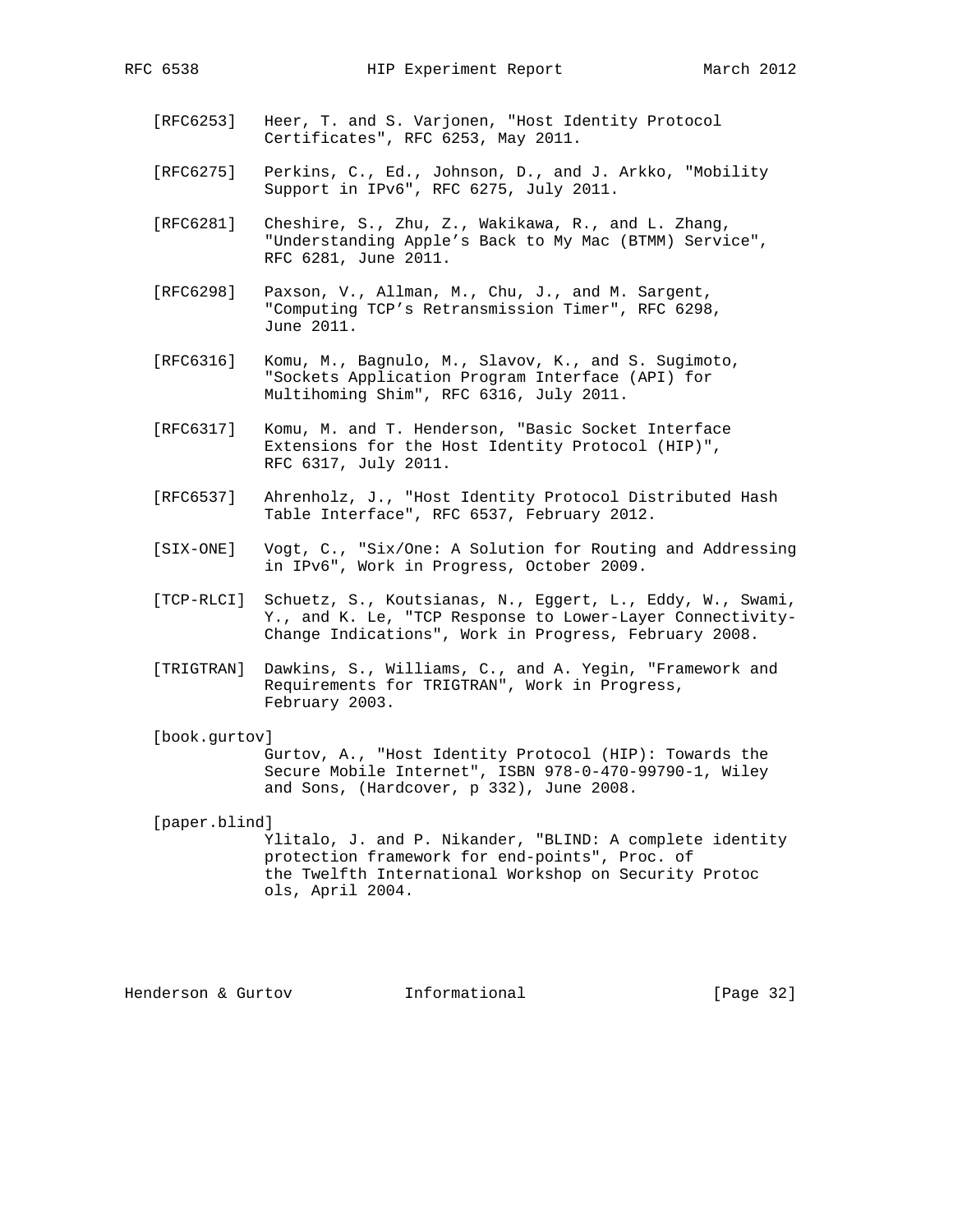[paper.datarouter]

 Touch, J. and V. Pingali, "DataRouter: A Network-Layer Service for Application-Layer Forwarding", Proceedings of International Workshop on Active Networks (IWAN), May 2003.

[paper.fara]

 Clark, D., Braden, R., Falk, A., and V. Pingali, "FARA: Reorganizing the Addressing Architecture", Proceedings of ACM SIGCOMM FDNA Workshop, August 2003.

[paper.firewall]

 Lindqvist, J., Vehmersalo, E., Komu, M., and J. Manner, "Enterprise Network Packet Filtering for Mobile Cryptographic Identities", International Journal of Handheld Computing Research (IJHCR), Volume 1, Issue 1, Pages 79-94, January 2010.

# [paper.handovers]

 Varjonen, S., Komu, M., and A. Gurtov, "Secure and Efficient IPv4/IPv6 Handovers Using Host-Based Identifier-Locator Split", Proceedings of the 17th International Conference Software, Telecommunications, and Computer Networks, September 2009.

 [paper.hi3] Gurtov, A., Korzon, D., Lukyanenko, A., and P. Nikander, "Hi3: An Efficient and Secure Networking Architecture for Mobile Hosts", Computer communication, 31 (2008), p. 2457- 2467, <http://www.cs.helsinki.fi/u/gurtov/papers/ comcom\_hi3.pdf>.

[paper.hipanalysis]

 Aura, T., Nagarajan, A., and A. Gurtov, "Analysis of the HIP Base Exchange Protocol", Proc. of the 10th Australasian Conference on Information Security and Privacy (ACISP), July 2005.

 [paper.i3] Stoica, I., Adkins, D., Zhuang, S., Shenker, S., and S. Surana, "Internet Indirection Infrastructure (i3)", Proceedings of ACM SIGCOMM, August 2002.

 [paper.layered] Balakrishnan, H., Lakshminarayanan, K., Ratnasamy, S., Shenker, S., Stoica, I., and M. Walfish, "A Layered Naming Architecture for the Internet", Proceedings of ACM SIGCOMM, August 2004.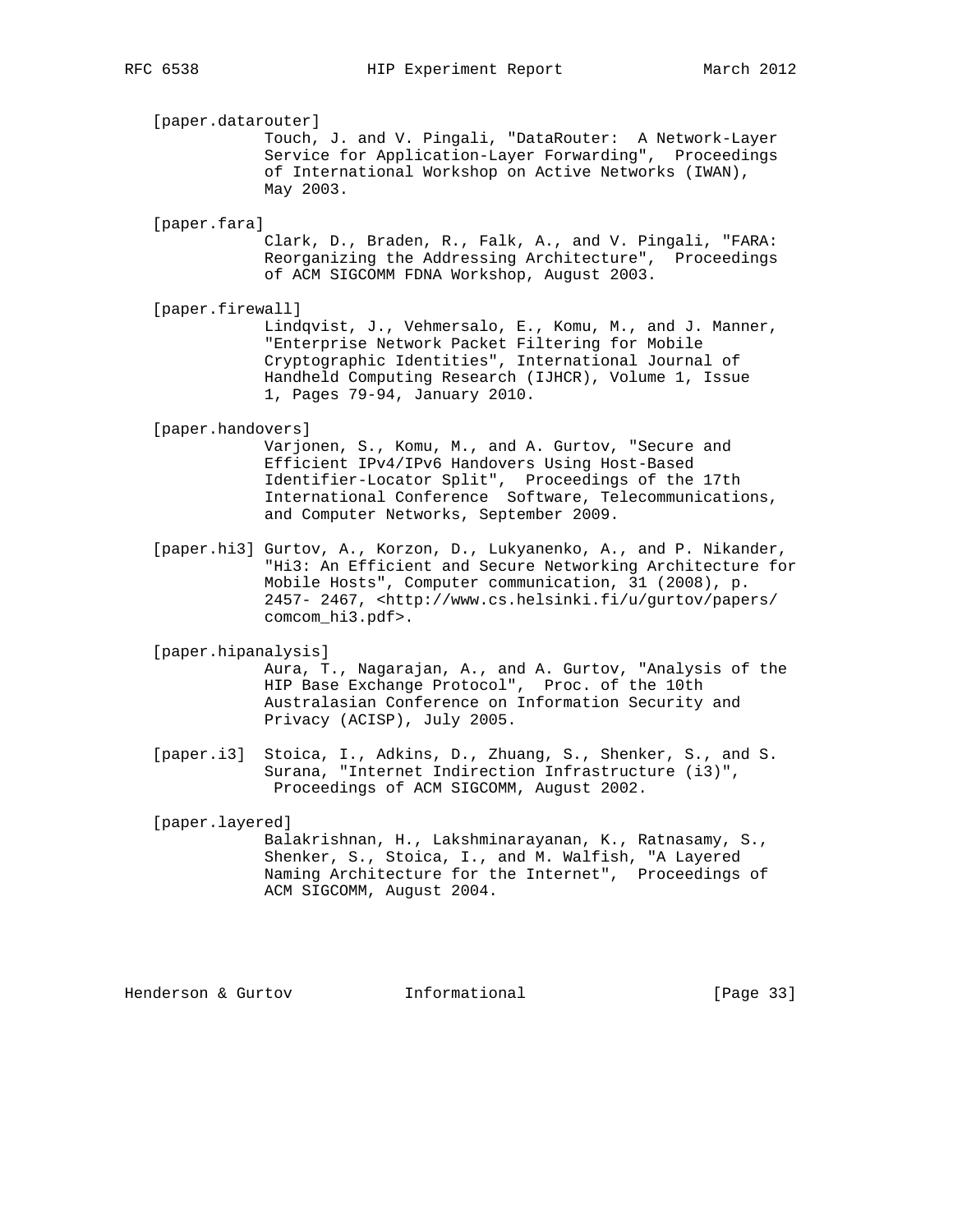[paper.leap-of-faith] Komu, M. and J. Lindqvist, "Leap-of-faith security is enough for IP mobility", Proceedings of the 6th IEEE Conference on Consumer Communications and Networking Conference (CCNC 09), 2009. [paper.mobiarch] Khurri, A., Vorobyeva, E., and A. Gurtov, "Performance of Host Identity Protocol on Lightweight Hardware", Proceedings of ACM MobiArch, August 2007. [paper.namespace] Komu, M., Tarkoma, S., Kangasharju, J., and A. Gurtov, "Applying a Cryptographic Namespace to Applications", Proc. of First International ACM Workshop on Dynamic Interconnection of Networks, September 2005. [paper.netpointers] Tschudin, C. and R. Gold, "Network pointers", ACM SIGCOMM Computer Communications Review, Vol. 33, Issue 1, January 2003. [paper.p2psip] Koskela, J., Heikkila, J., and A. Gurtov, "A secure P2P SIP system with SPAM prevention", ACM Mobile Computer Communications Review, July 2009. [paper.triad] Cheriton, D. and M. Gritter, "TRIAD: A New Next-Generation Internet Architecture", July 2000, <http://www-dsg.stanford.edu/triad/triad.ps.gz>. [paper.usable-security] Karvone, K., Komu, M., and A. Gurtov, "Usable Security Management with Host Identity Protocol", Proc. of the IEEE/ACS International Conference on Computer Systems and Applications, May 2009. [thesis.bishaj] Bishaj, B., "Efficient Leap of Faith Security with Host Identity Protocol", Master thesis, Helsinki University of Technology, June 2008. [thesis.ford] Ford, B., "UIA: A Global Connectivity Architecture for Mobile Personal Devices", Doctoral thesis, Massachusetts Institute of Technology, September 2008.

Henderson & Gurtov **Informational** [Page 34]